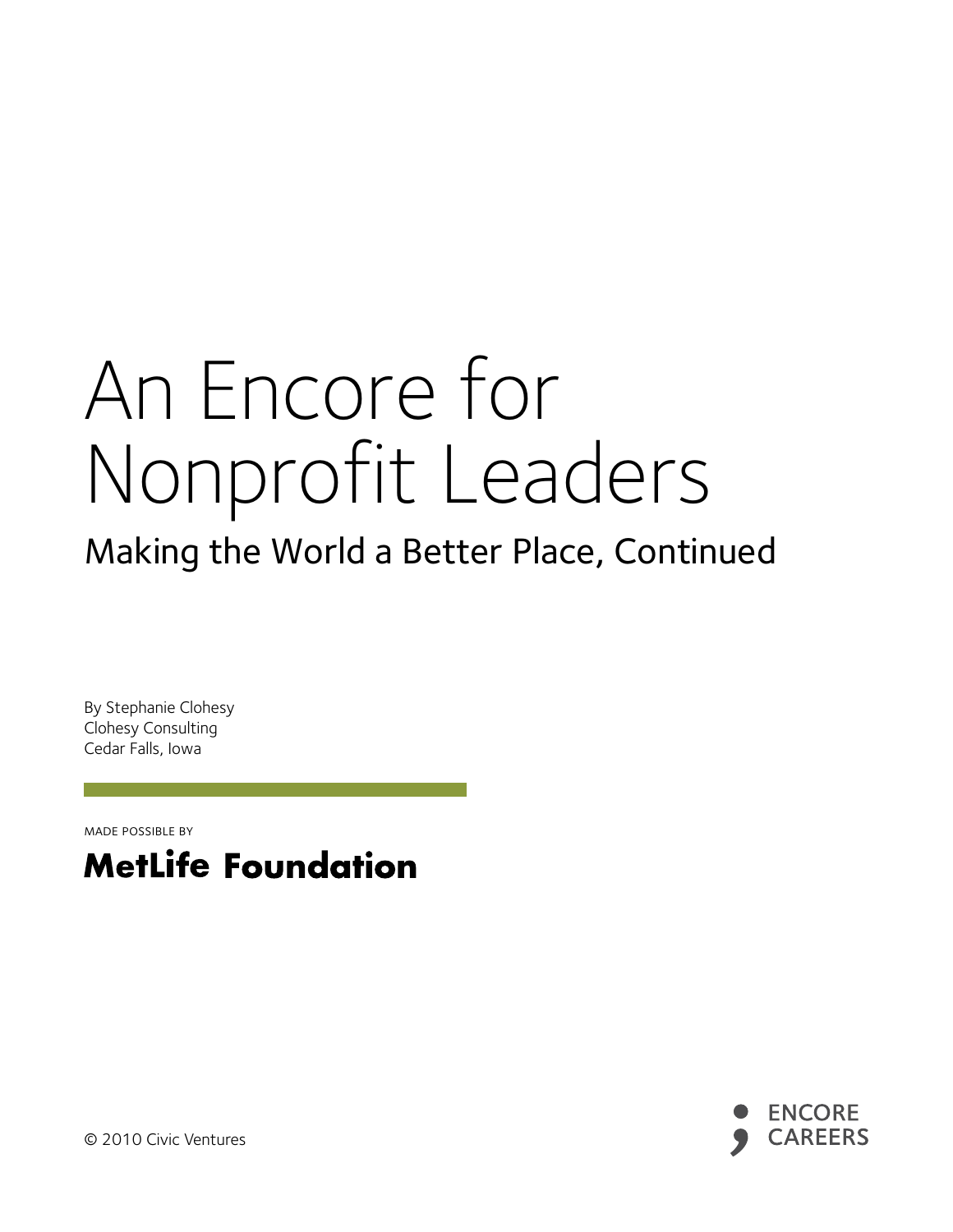# EXECUTIVE SUMMARY

Many Americans say they'd like to "give back" when they retire. But nonprofit leaders have been giving back for years. What lies ahead for them as they approach traditional retirement age and contemplate leaving their jobs?

This paper explores the paths taken by several nonprofit leaders who – though they thought about retirement in a variety of ways – ended up deciding to transfer their extensive experience to other personally meaningful, paid work that benefits society. They opted for encore careers.

To nonprofit leaders in this stage of life, these professionals offer advice and insight about the transition. There's no universal pattern, but there are common considerations. In moving into their encore careers, the former nonprofit leaders said they felt an ongoing drive to serve society and to feel useful. The love of the

work and its value to others mattered. In most cases, so did income.

# Nonprofit leaders considering

At the same time, the former leaders wanted more flexible lifestyles. They spent years of their lives in high-stress, high-responsibility positions that often consumed too many hours. Plus, they

# retirement could benefit from

#### more structured help.

wanted to continue to have a shared purpose with others and belong to social networks with like-minded people. As one put it: "The work does not have to be all-consuming to be meaningful."

These professionals chose (or are seeking) encore careers that paralleled their midlife careers. The new roles included interim executive director; executive director of a smaller nonprofit with a different mission; social entrepreneur; and consultant. In addition, there are other encore possibilities open to former leaders, such as a new position in the same organization; a job with another nonprofit; teaching or coaching; and community leadership.

This new phase requires planning. But with no clear, systemic support for people making the change, the former nonprofit leaders had to find their own way. They read books, took self-help exercises and assessments, evaluated their finances and kept up with their professional fields through courses and programs. One had a positive experience with a personal coach. Friends and spouses helped them think through their transitions. Their professional networks and colleagues – as well as volunteer work – opened new opportunities.

Nonprofit leaders considering retirement could benefit from more structured help, such as programs, materials and other resources to guide them to different kinds of work that helps others. Organizations and communities that support encore careers for their nonprofit leaders stand to gain immeasurably.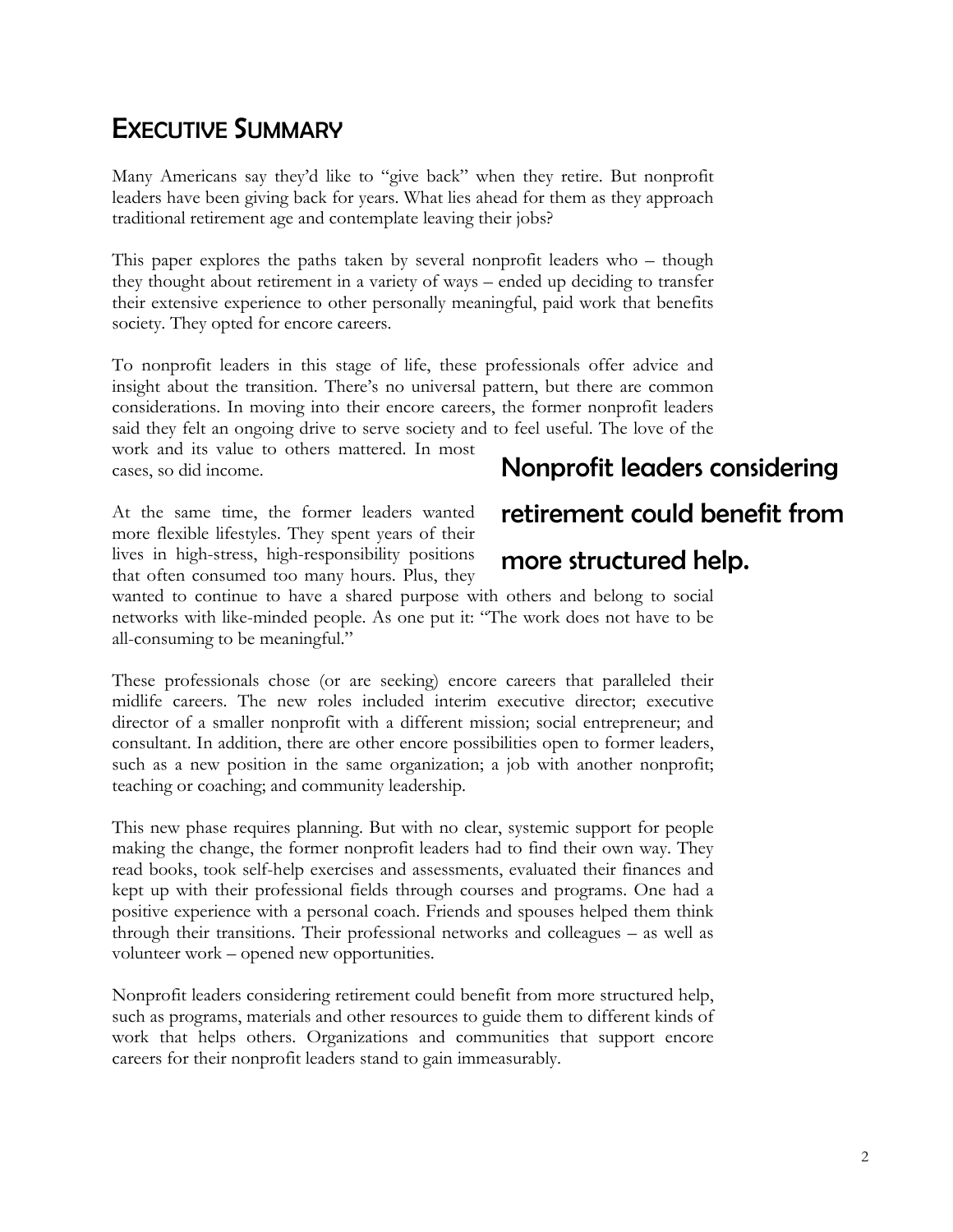## **INTRODUCTION**

The prospect of an encore career – working for a good cause in the second half of life – liberates boomers to imagine a compelling alternative to conventional retirement images of travel and leisure or menial post-retirement jobs.

Most of the stories about moving into a new stage of meaningful work focus on people who have spent their work lives in corporate and business careers and long for something more soulful, something that better expresses their values than their midlife careers. Articles and first-person accounts in popular print and online publications suggest that those leaving their midlife work are looking to the nonprofit and public sectors, often in their own communities, to find or invent work that meshes with their principles. The 2008 MetLife Foundation/Civic Ventures Encore Career Survey found that most of those who have transitioned to encore careers work in education, government, the nonprofit sector and health care.<sup>[1](#page-21-0)</sup>

But what happens when those who already have enjoyed nonprofit careers in meaningful and mission-driven work begin to look to their next chapter? They purposefully chose service or social justice work, often for less money and fewer benefits than they might have earned in the private sector. Regardless of their specific professional expertise (law, social work, education, medicine, finance, administration, etc.), they picked work that was fundamentally about making the world a better place, rather than profit.

This paper grew out of a June 2009 meeting Civic Ventures and the Building Movement Project convened with support from MetLife Foundation. That gathering, called Crossing Generations: Retooling the Nonprofit

Workplace, brought together a multigenerational group of nonprofit leaders to address how organizations can realign their practices to attract and retain a harmonious work force spanning four generations.

With that focus in mind, this paper looks at what happens when long-term nonprofit workers are ready for a new stage of life – what they want to do next and how they navigate the transition. In particular, what does an encore career look like for someone who is not switching sectors? There has been some important work already done in this area. In *The Departing: Exiting Nonprofit Leaders as Resources for Social Change*, Jan Masaoka set out to "fill the gap in current knowledge about the post-executive director leadership opportunities … [to] leverage the skills and relationships of high-performing executives to benefit the

What happens when those who already have enjoyed meaningful and mission-driven work begin to look to their next chapter?

broader field long after their executive director tenures end."2 Mark Leach looked more specifically at founding directors who remain at their nonprofits in new roles after stepping down in *A Table for Two: Founders and Successors in the Same Shop?*[3](#page-21-1)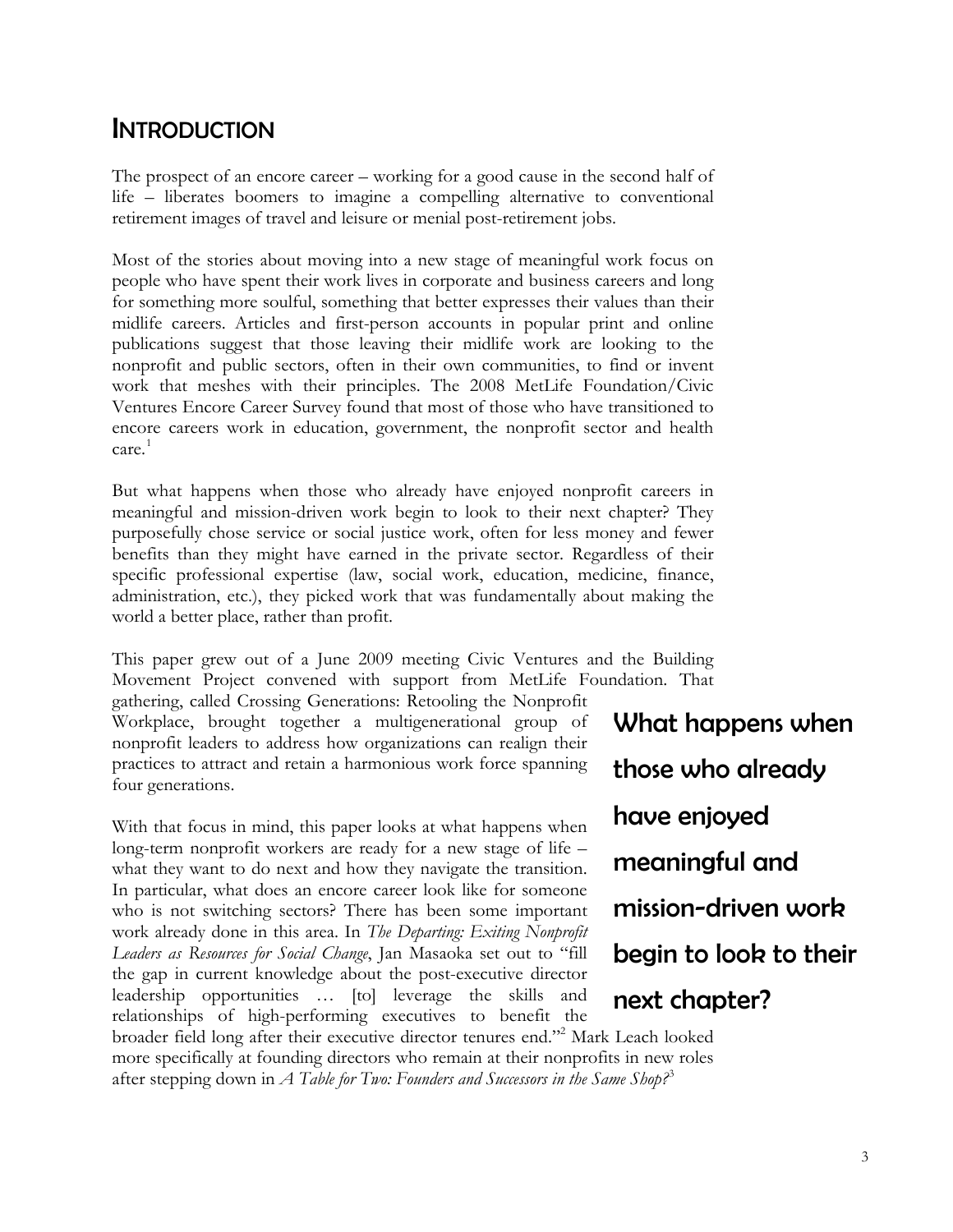This paper is aimed at both deepening this knowledge and expanding the inquiry to a wider group of nonprofit leaders. It seeks to discover the patterns among their stories and experiences and to help others make the shift. It is based primarily on interviews with nine people, most in their 60s, about their transition journeys after "exiting" (as Masaoka puts it) their executive or management nonprofit jobs. The research also included a literature review. Each person interviewed had held leadership positions as chief executive, as senior manager or in a professional role. All are either already in or actively seeking encore careers, and all saw the closure of their prior roles as retirement rather than simply a job change. One person explained why she referred to her transition as "retiring," even though she was just in her 50s:

"I felt it was retirement because retirement is about control, and that is what I was seeking. I had worked so long as a senior manager in a highly controlled culture, so my time was never my own. Having to act in certain ways because of my job and public image even constricted personal choices like putting a bumper sticker on my car. To me, retirement meant: I get to pick. I get to set my schedule. I get to say `no.'"

This paper looks to gain insights into the nonprofit leadership encore transition, not to define a typology or prove universal patterns. The small sample of individuals interviewed was not designed to be representative<sup>4</sup> or to provide the

type of quantitative data that could be gleaned from a large survey. By focusing on people who held leadership roles, the paper does not address the transitions of the vast majority of nonprofit workers. However, understanding that nonprofit leaders may continue to have

# Personal circumstances helped all the leaders realize the complexities of retirement.

a social impact through encore careers could inspire other nonprofit employees to do the same and encourage further research and action to harness this experienced talent for addressing society's needs.

### REJECTING A LEISURELY RETIREMENT

Most of those interviewed described eagerly anticipating spending time relaxing, ignoring the alarm clock, traveling, enjoying friends and families and recovering from the high-intensity stress that their jobs had involved. In all cases, however, the desire for a retirement lifestyle centered on relaxation and recreation dimmed quickly.

For some, there was a nearly instant recognition that balancing life between leisure and a new work challenge would be better than complete leisure. For others, it took up to two years to figure out they wanted such a balance. Personal circumstances helped them all realize the complexities of retirement: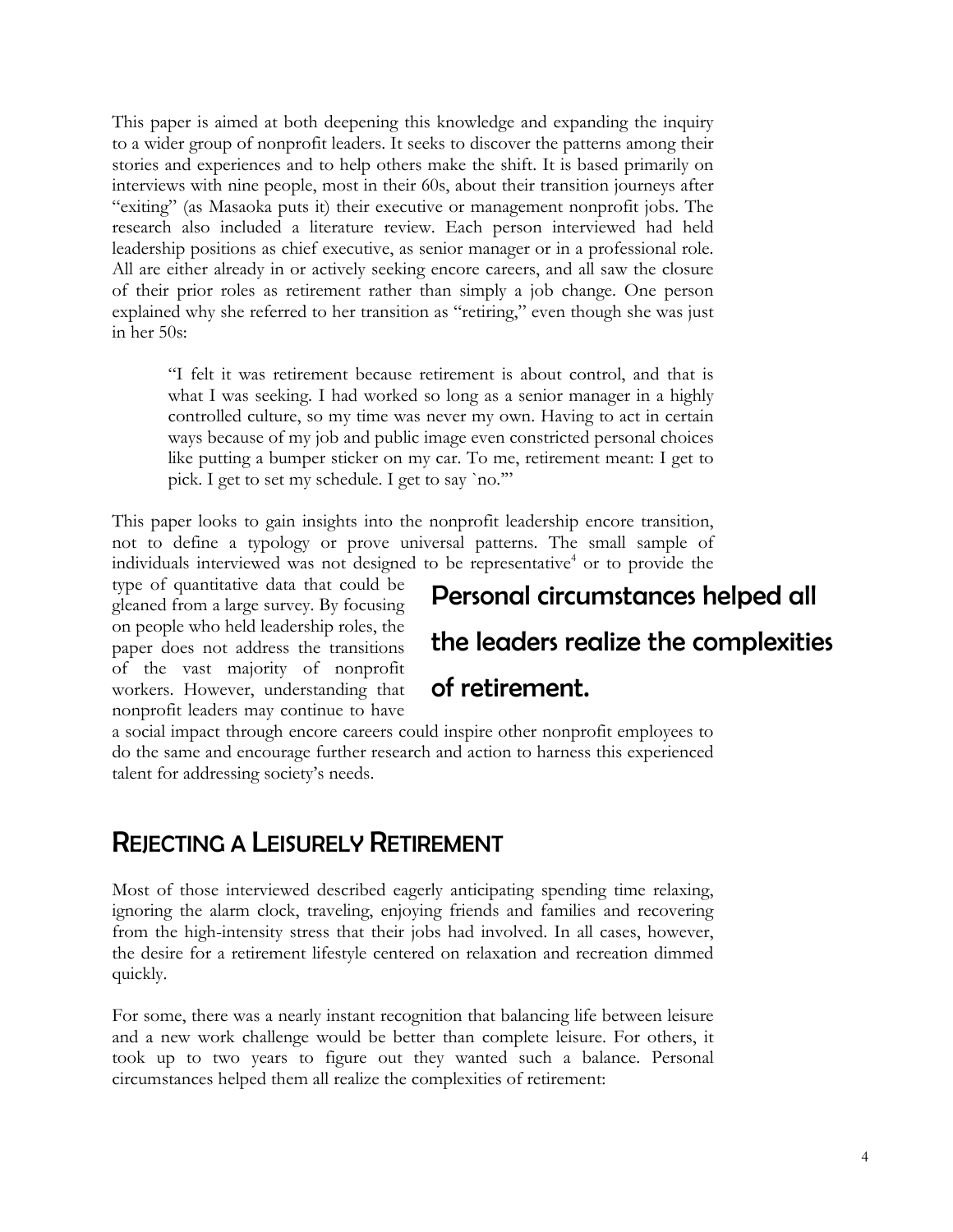- For one, the decision to retire was followed quickly by an ultimately fatal illness of her spouse, which changed her assumptions of what retired life would be.
- Another experienced the deaths of two close friends, which intensified her own dreams about being free before she, too, lost her chance.
- Another had responsibilities caring for fragile parents.
- For some, financial assets especially with recent economic downturns could not support extensive travel and a leisure-driven lifestyle.
- Some were used to hard-charging and extroverted work styles, and they just missed work and the people.
- One, who retired after a heart attack, knew she couldn't afford total retirement, nor could she handle the stress of a full-time commitment.

Regardless of the path taken, all of those interviewed came to the conclusion that they wanted to begin a new stage of work that offered social impact, personal meaning, continued income (for most) and more flexibility and personal time. All of them had left social-purpose careers they loved and work they found meaningful, and they wanted no less in their next chapters. At the same time, none of them wanted the same levels of responsibility and stress. They wanted flexibility in their work schedules and to set the terms for the work. Generally, they preferred part-time work, yet most were willing to consider jobs requiring nearly full-time or flexible full-time commitments, if the opportunities strongly matched their interests and goals.

## PURPOSE, MONEY, COMMUNITY AND FREEDOM

These former nonprofit leaders are all in, or attempting to transition to, encore careers in which they can continue working in ways that have social impact. The resounding explanation is their ongoing drive to serve society and fulfill their own desires to be useful. All of them ranked "personal meaning and fulfillment" and "serving others" as the most important criteria for the kinds of encore opportunities they preferred. The love of the work, and helping others, were essential.

A higher education association leader described his deep-seated values about responsibility:

"I feel pressured to continue working through a sense of obligation. My father was one of 13 children, and he was the only one who graduated from high school. But all of his children and grandchildren have achieved advanced education. I feel like I owe society for my education. I need to pay back. So if a college or university needs somebody … I will go and do that work. It is the right thing to do."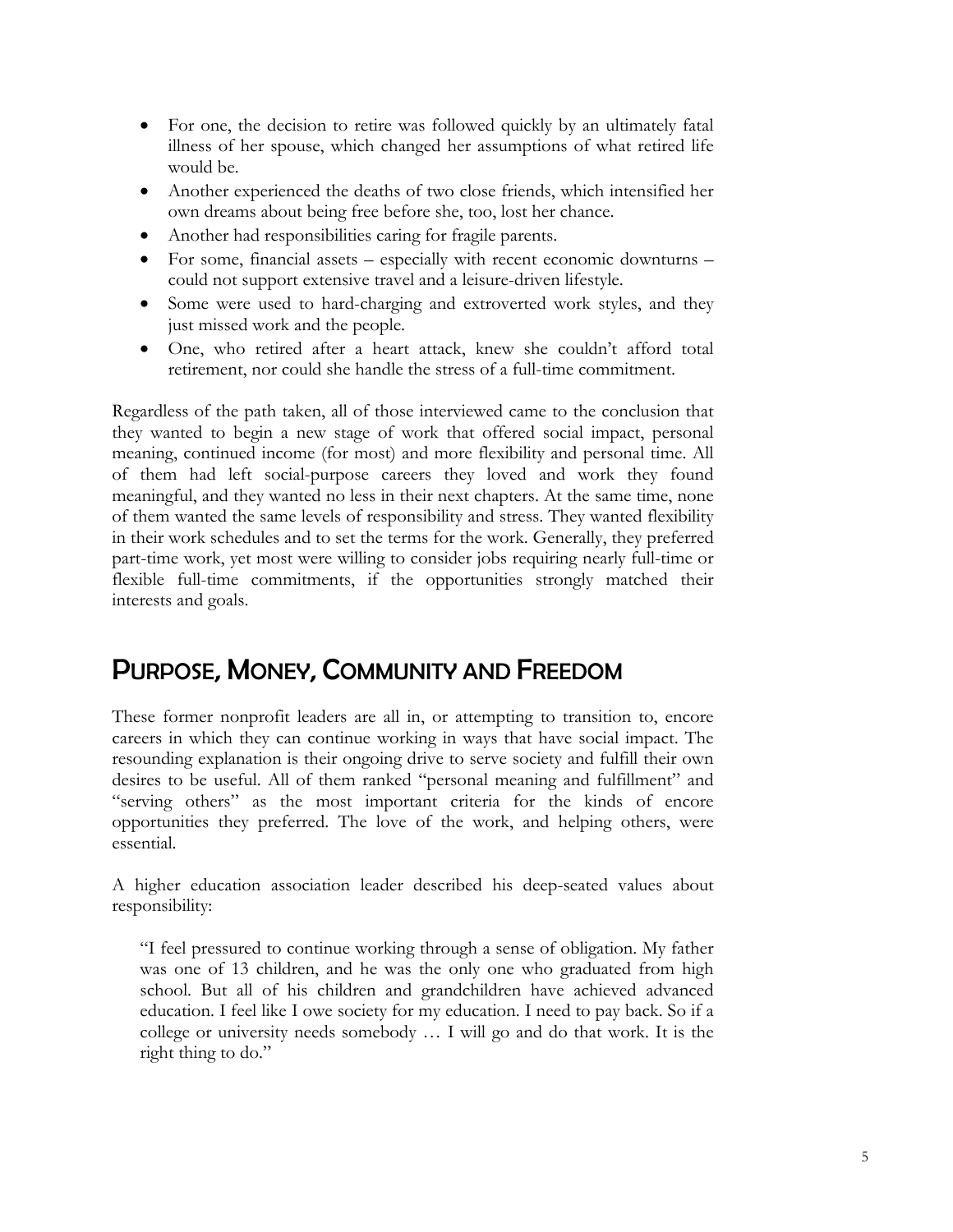Another former nonprofit leader, who is trying to start a new social venture, explained, "I have so much energy and experience. I want to make a difference."

Even though most of the leaders wanted to find work that would provide income, none were eager to consider a job *just* for the money. They confided that there were economic concerns that compelled them to seek paying jobs rather than solely volunteering, yet none of them listed money as the top motivator. As one explained:

 "Originally I wanted to go back to work for economic reasons. The economy was beginning to crash just as I retired, and that was scary. But that has shifted as I have settled into retirement and figured out how to manage resources. Now it is more about wanting to be relevant and keeping my hand in the work world."

All of those interviewed left CEO, senior leadership or professional jobs and had some retirement reserves. But for most, those savings did not guarantee financial security. The women leaders interviewed were most explicit about this concern. As

one explained, "I feel pressured by economic concerns right now. I have an individual retirement plan, but my savings have diminished in the economic crisis."

Beyond social purpose and income, most of the leaders wanted to share a common purpose with others and belong to social networks with like-

# Most of the leaders wanted to share a common purpose with others and belong to social networks with like-

#### minded people.

minded people. For example, a museum administrator who retired believing she would devote herself full time to glassmaking found herself longing to go back to her previous work, though not the same job. She reflected:

"Two friends my age died suddenly before I retired, and their deaths really affected me. I had often thought I should try to be an artist again. Thinking about the shortness of life, I decided when I left my job to go back into glassmaking. I pursued it but learned some interesting things about myself in the process. I know now that I'm not somebody who thrives on the solitary nature of being an artist. I discovered how much of a people person I am. I missed interaction with people. I realized how much I love museum work, and I'm searching for a way to do that work but preferably part time or through job sharing. This is not easy to find."

Among the strongest motivators for transitioning to an encore career is the desire for a more flexible lifestyle. The primary distinction between then (the midlife career) and now (the current or desired encore career) is the prospect of more balance and freedom. Nearly all of the retirees associated freedom and flexibility with retirement. None wanted to replicate the high stress of their midlife careers, whether they ultimately chose to work part time or full time. They explained: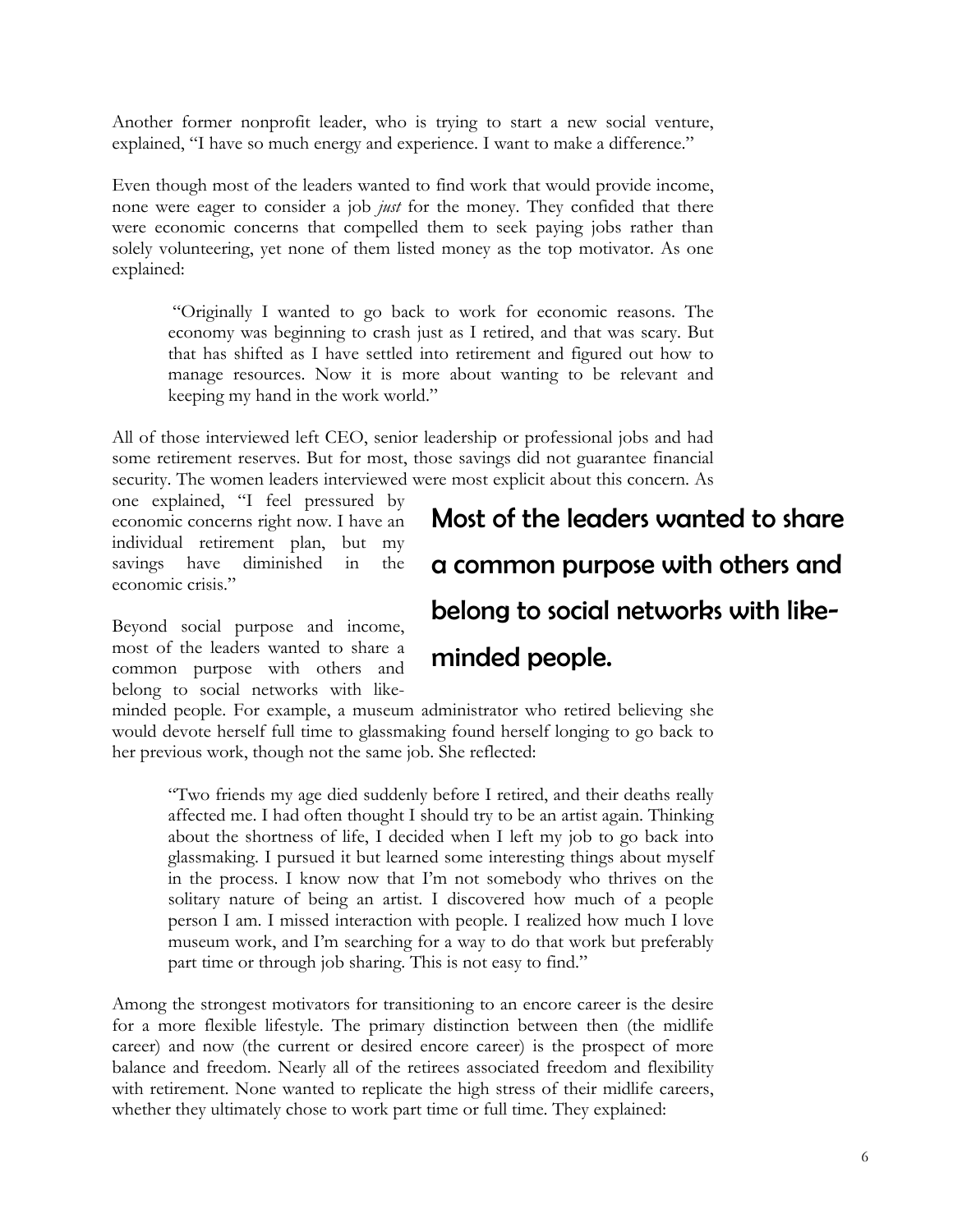- "The greatest joy of this second life is the ability to make more personal choices. I had such a wonderful career. But I've had my nose to the grindstone all my life. Now having the flexibility to choose is such a great joy."
- "My first encore career was motivated by economic concerns because I didn't really start seriously saving until my mid-40s and because of the downturn in the economy. But I was also totally committed to working with balance."
- "As a single mom, I never had time to spend real quality time with my children and family. Using some of the freedom of retirement to be with my children and grandchildren has been very rewarding."
- "All my professional life I was haunted that somebody would just find me out. They would find out about my humble beginnings and judge that I had no business being a university president. But I did it, and nobody stopped me. Now – by choice – I can either plant flowers or go and be an interim CEO. I've never had so much of a sense of freedom."

Those sentiments mesh with the results of the MetLife Foundation/Civic Ventures Encore Career Survey, which found a strong interest among people age 44 to 70 in finding work that provides purpose, flexibility and continued income. Those interviewed for this paper and those in the national survey said they consider using their experience to help others important, as well as being able to take time off from work for personal reasons.<sup>5</sup>

# ENCORE CAREER CHOICES

The encore careers held or sought by these former nonprofit leaders closely paralleled the *type* of work they did in their midlife careers, though the encore careers presented much more flexibility in time, schedule and scope of work. Plus, encore work presented possibilities for them to use their most seasoned skills. The leaders felt that it was more effective to apply their existing skills rather than learn a different set of skills.

None of the people interviewed wanted an encore career significantly different from previous work, though most wanted enough differences to make encore choices interesting and to meet a desire for balance. One person summed it up this way: "There are elements of what I did in the past that I loved: international travel (but I don't want to continue to do it 50 percent of my time); problem-solving (but I can transfer this skill to many contexts); strategic thinking." Another added, "I don't really want to continue doing what I've been doing, but I also don't want something that is opposite of what I know."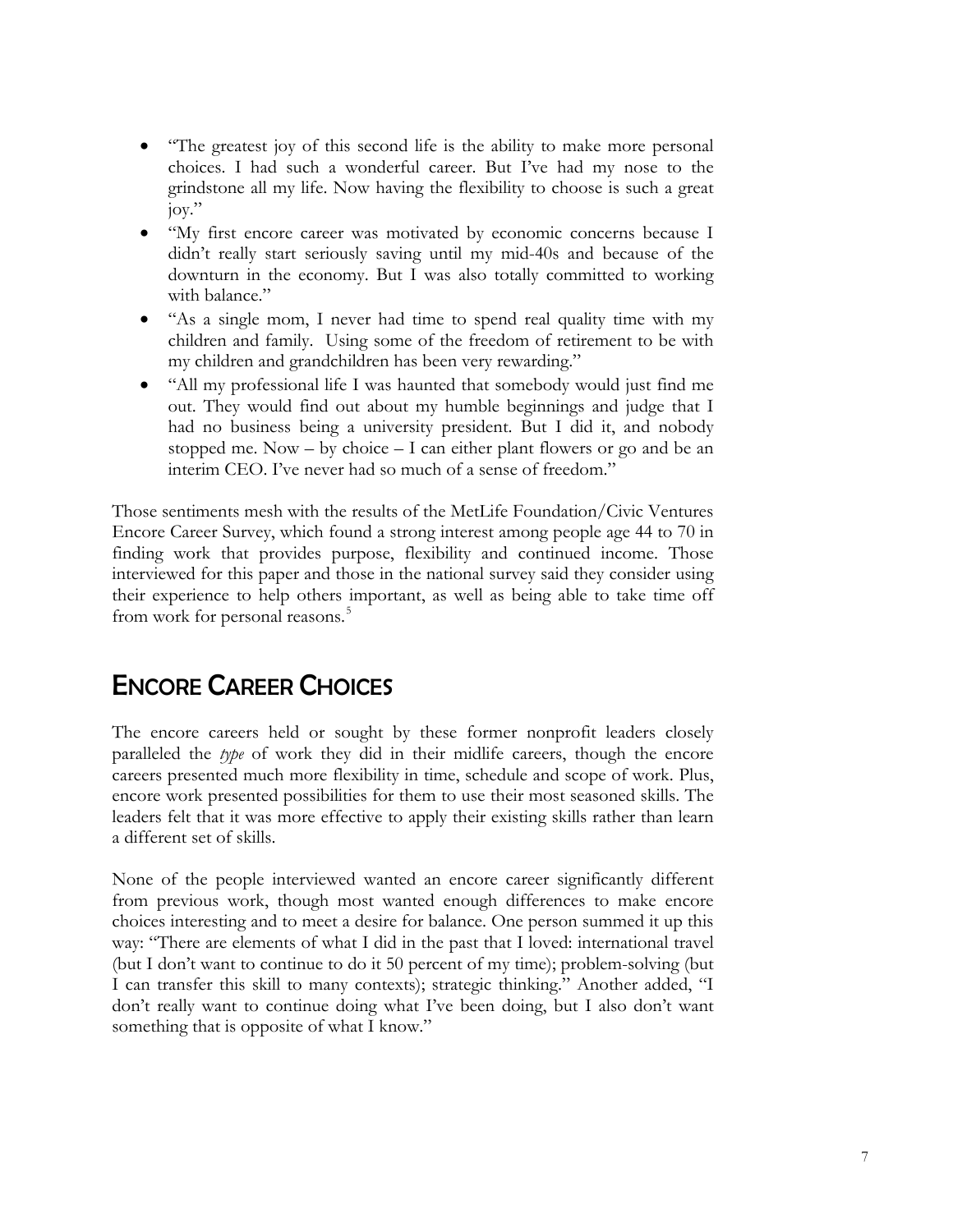Encore career roles these nonprofit leaders chose include:

- Interim executive director
- Nonprofit executive of a smaller organization with a different mission
- Social entrepreneur
- Consultant

#### Pursuing interim executive roles

Three of the retirees transitioned to working as interim executive directors in highresponsibility, high-impact roles that offered the flexibility of working for defined time periods. In general, "interim executive directors are highly skilled managers who temporarily take the helm of an organization (four to eight months on average), help the board and staff address important systems and capacity issues and lay the groundwork for the permanent leader's success," according to CompassPoint Nonprofit Services, a San Francisco-based nonprofit support center that runs an interim executive director program.<sup>6</sup>

All three nonprofit leaders were helped by formally structured interim executive director programs with training and placement. Such programs are being developed in different parts of the country, including – besides San Francisco – New York and Chicago. The programs typically are based on or share common characteristics with corporate executive interim placements.

These leaders served as interim CEOs:

Then **–** Education association leader who previously held two university presidencies and other higher education management roles

The journey **–** Everybody advised him to take "down time" when he retired, but he quickly turned to substantial volunteer roles that allowed him to pursue many unfulfilled interests, including service to the U.S. Botanic Garden and tutoring children through a neighborhood association. But he also felt politically motivated to change higher education and decided to pursue interim CEO roles in that area.

Now **–** He became interim president of the Registry for College and University Presidents, continuing to use his executive skills in ways that have allowed him to take risks and bring real change.

Then **–** Regional leader in a Girl Scouts council

The journey **–** With her husband, she moved from an urban to somewhat rural area because they wanted to live in a beautiful environment for their retirement. But it is an area where there are few work opportunities.

Now **–** She has been part of the Girl Scouts of the USA interim CEO program and has had several short-term assignments plus a long-term one that lasted 2½ years. In her new locale, she is finding the travel for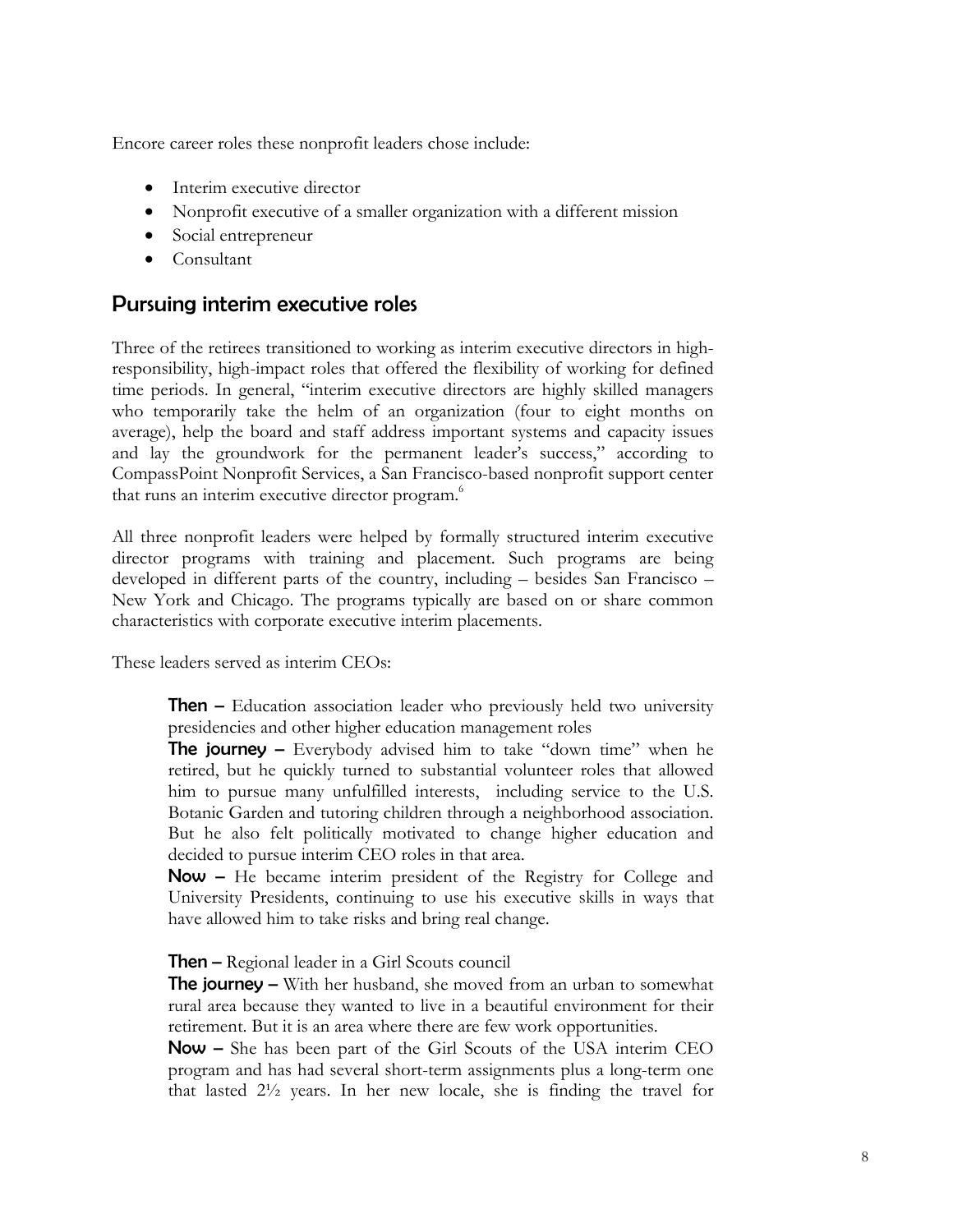assignments for interim roles more difficult and also is experiencing a shortage of opportunities.

**Then** – Executive vice president of the National Center of the American Heart Association

The journey **–** Immediately after retiring, she consulted for the heart association and generally wanted to consult for nonprofits and teach. She wanted to travel more with her husband, though he became ill soon after she retired and died 16 months later. During his illness, she joined the Executive Service Corps of Chicago (ESC) interim executive program.

Now **–** Her relationship with the ESC program allows her to take on demanding assignments that use her considerable skills. Her first interim assignment – at a nonprofit that supplies art resources to schools – lasted 10 months.

#### Becoming a nonprofit executive elsewhere

Most of the former nonprofit leaders expressed some conflicting feelings about encore careers requiring the same executive responsibilities as their midlife careers. However, they also believed that if the right opportunity came along they would be willing to return to a permanent CEO role, particularly if the nonprofit was smaller or had a different mission. One person made that transition:

**Then** – President/CEO of a child services agency

The journey **–** He guided the child services agency through a healthy startup and long-term growth. He retired in his 50s, and after 1½ years of leisure, motorcycling and fishing in his new hometown in Florida, he decided that "it just wasn't enough." At his daughter's urging, he began volunteering for a local Habitat for Humanity chapter. He joined the chapter's board and later accepted the CEO position.

Now **–** Contrary to his expectations, he is working more than full time. Both the salary and scope of the job are smaller than his midlife career. But he is thrilled with the role and finds it fun that Habitat is so grassroots and so dependent on volunteers. As he did before, he is substantially building and growing his chapter.

#### Creating a startup

For some an encore career is the perfect opportunity to create something new; to find and serve an unmet need; to put entrepreneurial skills to work for the greater good. These are people who start new programs or organizations. Some find partner organizations to support their efforts while others work independently to find funding.

The social entrepreneurial instincts of experienced adults have been recognized through The Purpose Prize, which gives five \$100,000 and five \$50,000 awards annually to social innovators over 60 in encore careers. Most of the winners have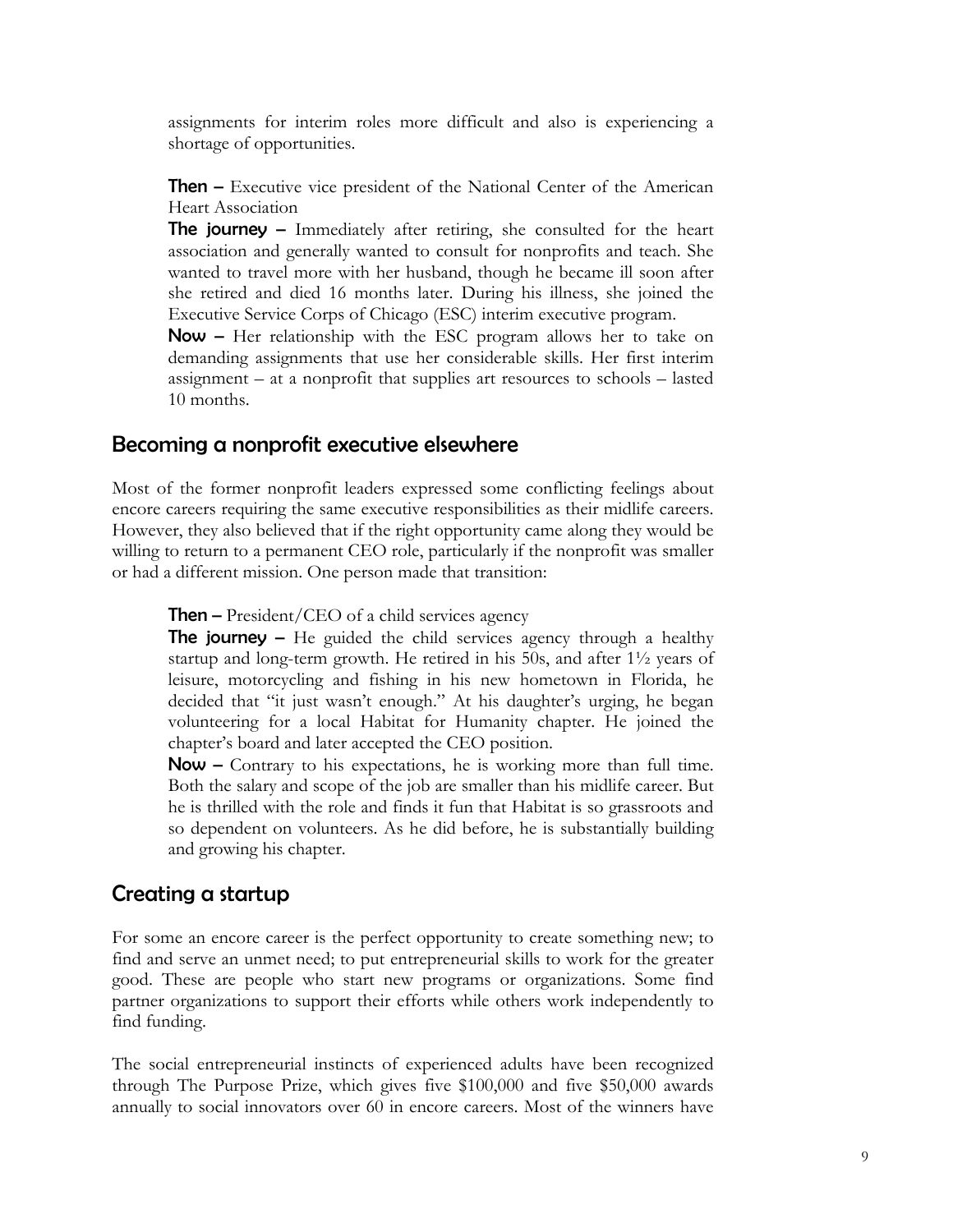launched their own nonprofits or other social enterprises. The Prize is part of the Encore Careers campaign of Civic Ventures, a nonprofit think tank on boomers, work and social purpose.

"In tough economic times, we need more creative solutions to long-standing social problems," said Marc Freedman, CEO of Civic Ventures, co-founder of The Purpose Prize and author of *Encore: Finding Work That Matters in the Second Half of Life*. "It's reassuring to note that as America ages, we have creativity in greater abundance."

The entrepreneurial option was chosen by three of the leaders interviewed:

Then **–** Founder and executive leader of nonprofit associations related to the automobile industry

The journey **–** He began creating nonprofit organizations in the 1980s and has created 14, most of them industry associations whose missions were to set better standards, save lives and reduce injuries related to automobile equipment and services. After his first experience reducing fatalities and injuries, he realized he had created a way to save lives.

Now **–** He continues to found organizations, though on a smaller scale than during his midlife career.

Then **–** Health administrator at a small, nonprofit women's hospital

The journey **–** After retiring, she took off several years to travel and spend time with family. Though she remained an active volunteer, she became bored with retirement. She saw unmet needs in her community and became especially motivated by the needs of seniors.

Now **–** She is in startup mode, raising funds and creating partnerships to launch a new social service program for underserved seniors in her region.

Then **–** Program manager handling community leadership development for a major private foundation (after a career as a community civil rights leader who held a state-level political office)

The journey **–** In the last phase of her midlife career, she accepted an assignment from her foundation employer to manage a regional development program in a part of the country where she had family and hoped to retire. After several years in that role, her visibility increased, opening many transitional opportunities. In her first encore career, she cofounded a new graduate degree program in public service and a center for developing regional community philanthropy based in a major state university system. When her first encore career role expanded to include teaching, she found herself working full time and decided it was too much.

Now **–** She is in her second encore career as an entrepreneur – this time as a consultant to a community foundation assigned to starting up a community development and philanthropy project.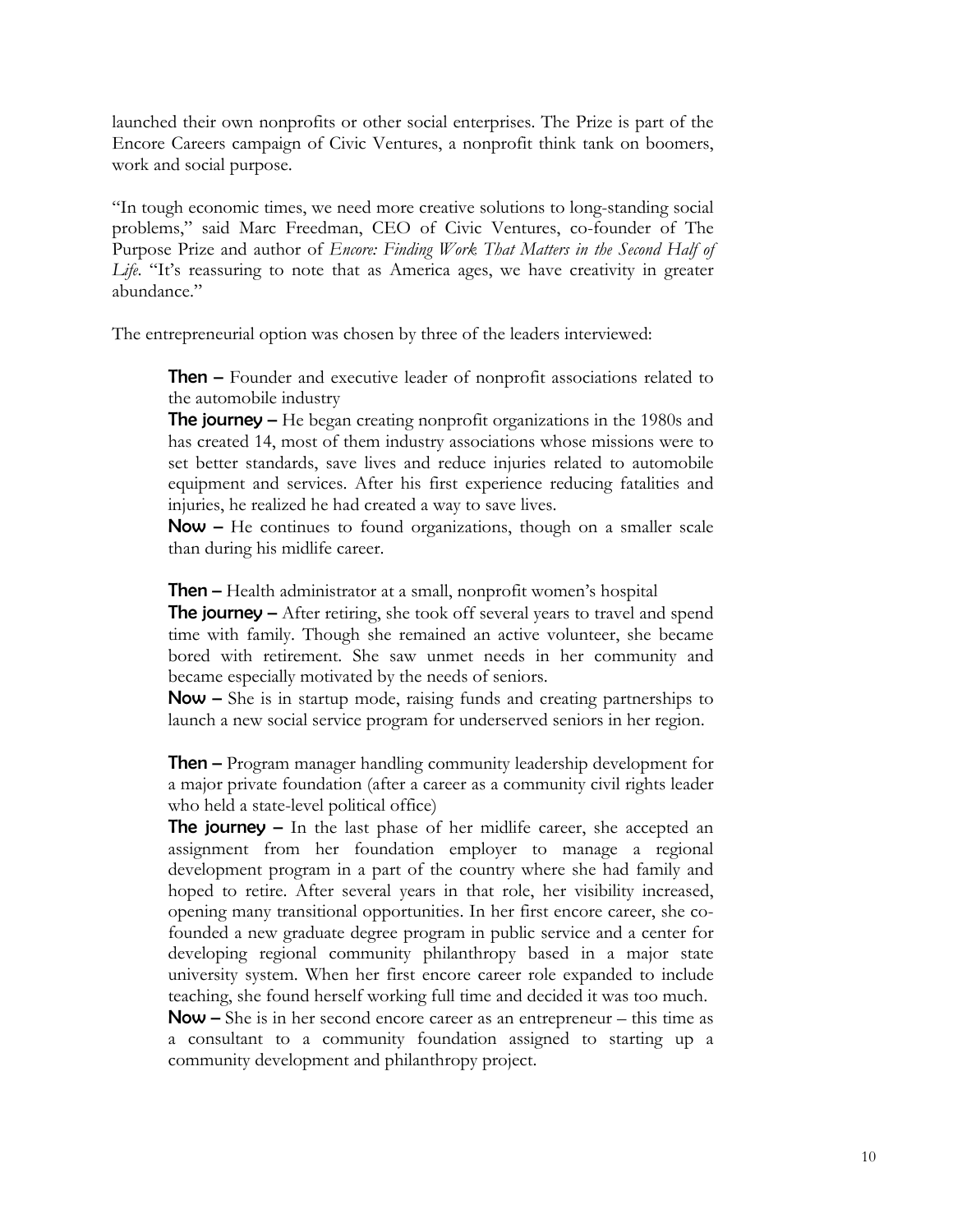#### **Consulting**

Consulting for nonprofits offers both flexibility and high-level challenges. Some retirees choose this route as a long-term option while others do consulting intermittently between other jobs. Some work independently as freelancers; others set up their own businesses; and some join already established companies.

Most of the leaders interviewed for this study said they had done some consulting for the organization they had left, which helped them transition to encore careers. One person referred to this period as "semi-retirement."

These former nonprofit leaders, as well as the program manager described above, are consultants:

Then **–** Museum manager

The journey **–** Leaving a high-stress position that required her to work 60 to 70 hours a week, she tried to move into a full-time art career. She eventually decided to go back into museum management.

Now **–** It is proving difficult to find the right position, with limited opportunities in her region. She is working as a nonprofit consultant as she seeks another job in her previous field.

Then **–** Program officer for a major international foundation

The journey **–** Not yet 50, she does not consider herself retired in a traditional sense. But she wants to position herself for an encore career, because she needs flexibility to care for aging parents. Opportunities for consulting have come easily because of her networks and reputation. She is looking for something that will be more stable – but flexible – for which she can use her academic, philanthropic and strategic thinking skills.

Now **–** She is a consultant and freelance researcher and writer handling scholarly projects.

## **OTHER ENCORE POSSIBILITIES**

In addition to the encore careers described by those interviewed, research for this paper surfaced examples of other encore roles available to nonprofit leaders, including:

#### Taking on a new role with the former organization

Nonprofit executives are typically committed to their organizations. There are often ways a departing executive director can continue to be involved outside the executive role. There are many examples of former executive directors who became program directors, fundraisers or board members of their organizations.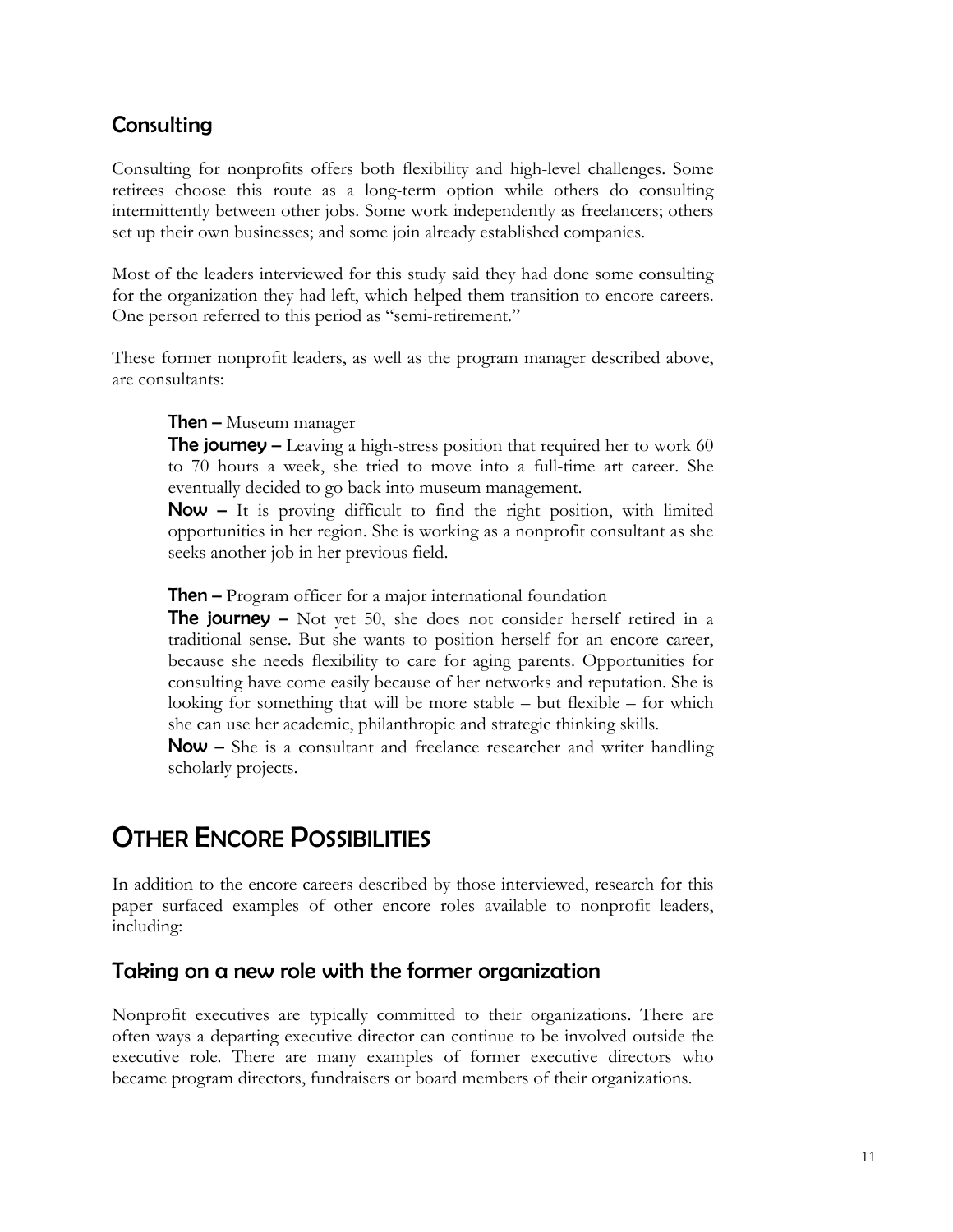#### Working for another nonprofit in another staff role

Some nonprofit leaders have chosen not to replicate their management or executive responsibilities, instead taking on direct-service and other staff roles. For example, after successfully climbing the career ladder, a health care administrator moved to working directly with homeless people in shelters and on the streets.

#### Teaching or coaching

Nonprofit executives often find teaching or coaching to be satisfying, although the financial rewards may be limited. Many universities offer degree programs and continuing education classes in nonprofit fields, providing opportunities for nonprofit executives to share their knowledge.

Many executives find coaching to be an easy and natural move. Years of on-thejob experience and content expertise make departing nonprofit executives ideal candidates for coaching nonprofit staff.

#### Assuming a community leadership role

Nonprofit leaders have considerable assets they can take into public office, including strong networks; deep knowledge of the community and fundraising; and public speaking and leadership skills. For example, a founding director of a Washington, D.C., nonprofit was influential locally in a variety of civic matters. When he left the nonprofit after 10 years he won a city council seat and later became council chair.

## PREPARING FOR AN ENCORE TRANSITION

This new stage of work requires strategic planning. However, such services are not generally available to those contemplating or preparing for an encore phase of life. Although all those interviewed described thoughtful preparation for their retirements, few had access to formal career or life transition services. Although they devoted considerable time to preparing their organizations before they left, such planning focused entirely on the organizations' stability rather than the exiting leaders' next chapters.

Most of the interviewees recognized that they likely would have benefitted from formal encore career planning but couldn't find anything in their regions. Some attended AARP webinars but found that those mostly focused on financial planning for retirement rather than life mission planning. One leader had some executive and life coaching provided through her employer but felt that it "missed the mark."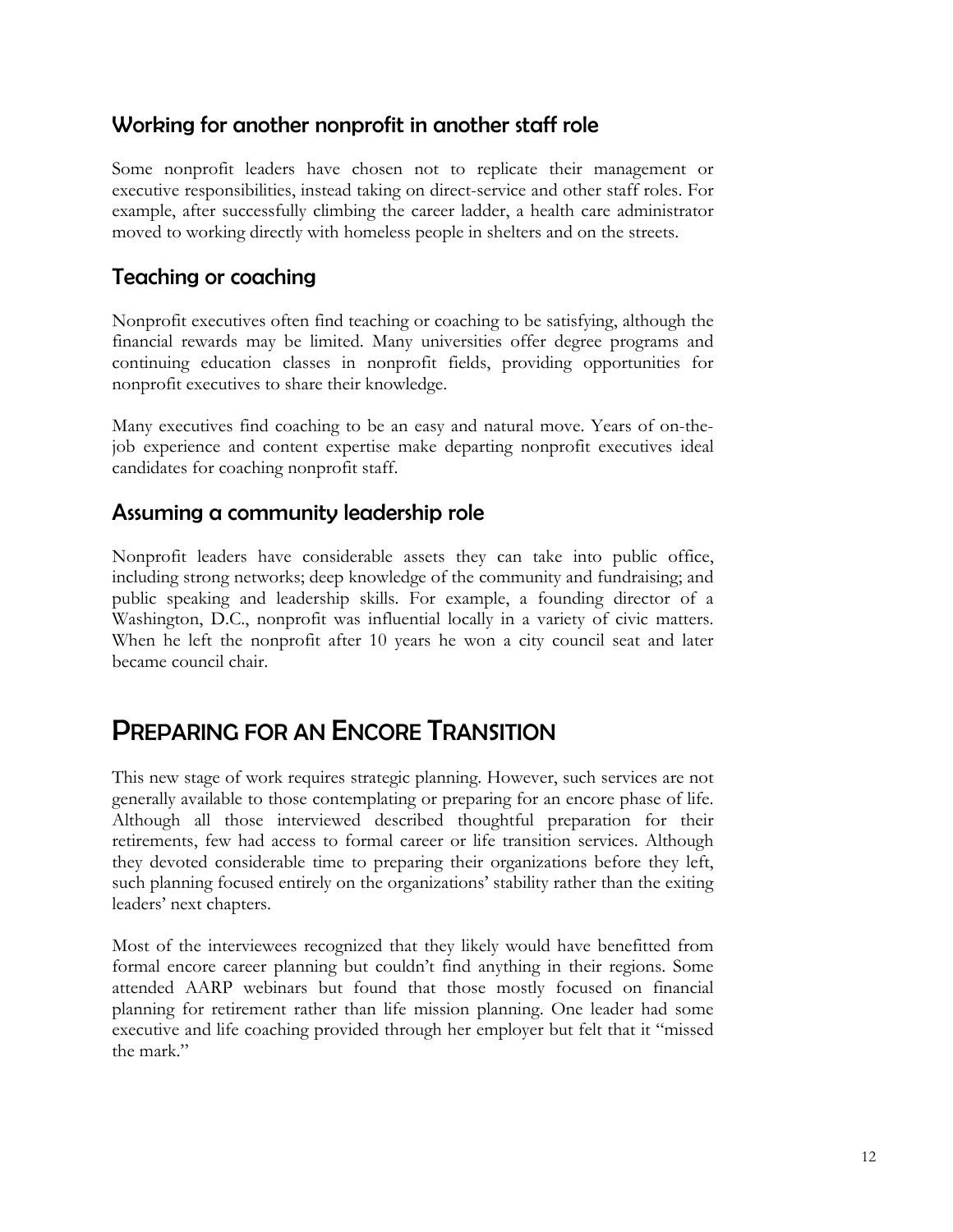Another person did have a successful coaching experience, however. She began a relationship with a personal coach when she returned to work after a lifethreatening illness. Through the coaching process she decided on a retirement plan, which she set into motion after about six months.

For most, the transitions were do-it-yourself projects. The former leaders read books; did self-help exercises and assessments; and kept up with their professional fields through courses and programs. Friends and spouses helped the leaders think through their transitions. Professional networks and colleagues opened new opportunities.

Several elements, outlined below, helped the leaders in their encore transitions.

#### Volunteering

For some, volunteering has led to encore opportunities. The children's agency executive shared:

"When I retired, I moved to another part of the country and started fresh by volunteering for Habitat for Humanity, because of my daughter's enthusiasm for the organization. It also matched a real sense of mission for me. I didn't even have time to get proactive about seeking an encore career when the Habitat chapter where I was volunteering offered me the executive job."

Volunteer roles have allowed some to try new ideas and learn new skills. For example:

 "I've always been an active volunteer in addition to working. As soon as I left my job I started to do pro bono work for a new local museum. Also I am a literacy tutor and work with adults who can't read. And I am a practicing Buddhist and volunteer at the temple. Volunteering has been important as part of the transition because it helps to restore the social context that you lose when you leave the job."

"Although many friends advised me to take a down period to start my retirement, I plunged into doing what I wanted. Among other things this includes two days a week when I leave my house at 5:30 a.m. to go to the U.S. Botanic Garden to work outdoors doing basic gardening in the azalea and rhododendron collection, or I go to the production facility to start new plants. They are glad to have me for what I want to do – digging and planting – and I don't even really want them to know about my other skills for fear that they will want me to do things that are more like my jobs."

"Although I live in a small community, I feel well connected regionally and nationally through my encore career but also through my volunteer work. I serve as the board chair for a national organization dedicated to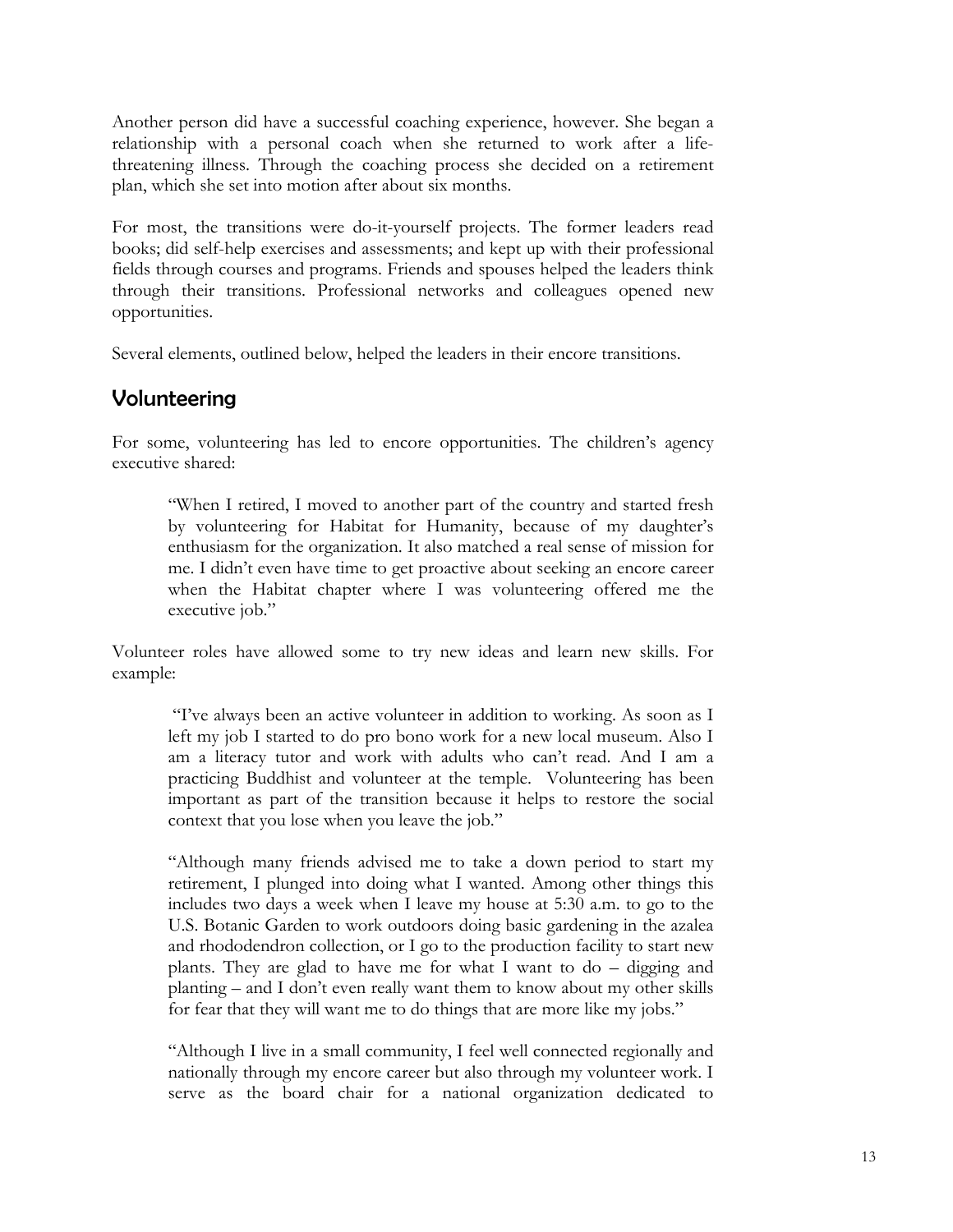community development; I'm also on a regional philanthropy board as well as a local board in my town. And I volunteer through my church."

#### Embracing change

Those who had moved swiftly (and mostly easily) from midlife careers to encore opportunities said they *loved* change. In contrast, those who expressed having problems making satisfying transitions identified themselves as people who *adapt* to change, though they don't seek it.

Although the interview group is too small to make sweeping generalizations, it is interesting to note that those who loved change bounced more easily into their next life stage, mostly making rapid decisions and being happy to learn and adjust along the way.

#### Exuding self-confidence, self-knowledge, emotional intelligence

One of the great advantages of a lifetime of successful work is self-confidence and self-knowledge. All of those interviewed talked about deeply believing in themselves. Most were also frank about their limitations and their willingness to accept such shortcomings. One leader appreciated having "the ability to enjoy the transition without stressing out," and "knowing I can contribute to my community and the world, knowing my skills are useful but the work does not have to be allconsuming to be meaningful."

Emotional intelligence is the ability, capacity and skills to manage one's own emotions and those of others in healthy and productive ways. It is an idea that has helped researchers understand why intellectual intelligence isn't always enough to help people navigate successfully through organizations, make good decisions and handle leadership responsibilities. Emotional intelligence is an essential skill in leadership and in making successful individual decisions, particularly in the context of others' interests and needs.

One of the great advantages of a lifetime of successful work is self-confidence and self-knowledge.

All of the people interviewed disclosed examples of their relationships with coworkers, bosses, boards, friends and families that indicated high-level emotional intelligence. Even those who experienced barriers in landing their ideal encore careers were self-analytical and focused on problem solving.

One person observed, "I am so in tune now with what is stressful to me, and I'm willing to just take myself out of things when my body and mind tell me it is highly stressful. I don't have the same needs to satisfy obligations no matter what."

Although emotional intelligence testing has remained mostly in the domain of expensive corporate leadership development programs, assessing emotional intelligence also could benefit nonprofit leaders, especially as they move toward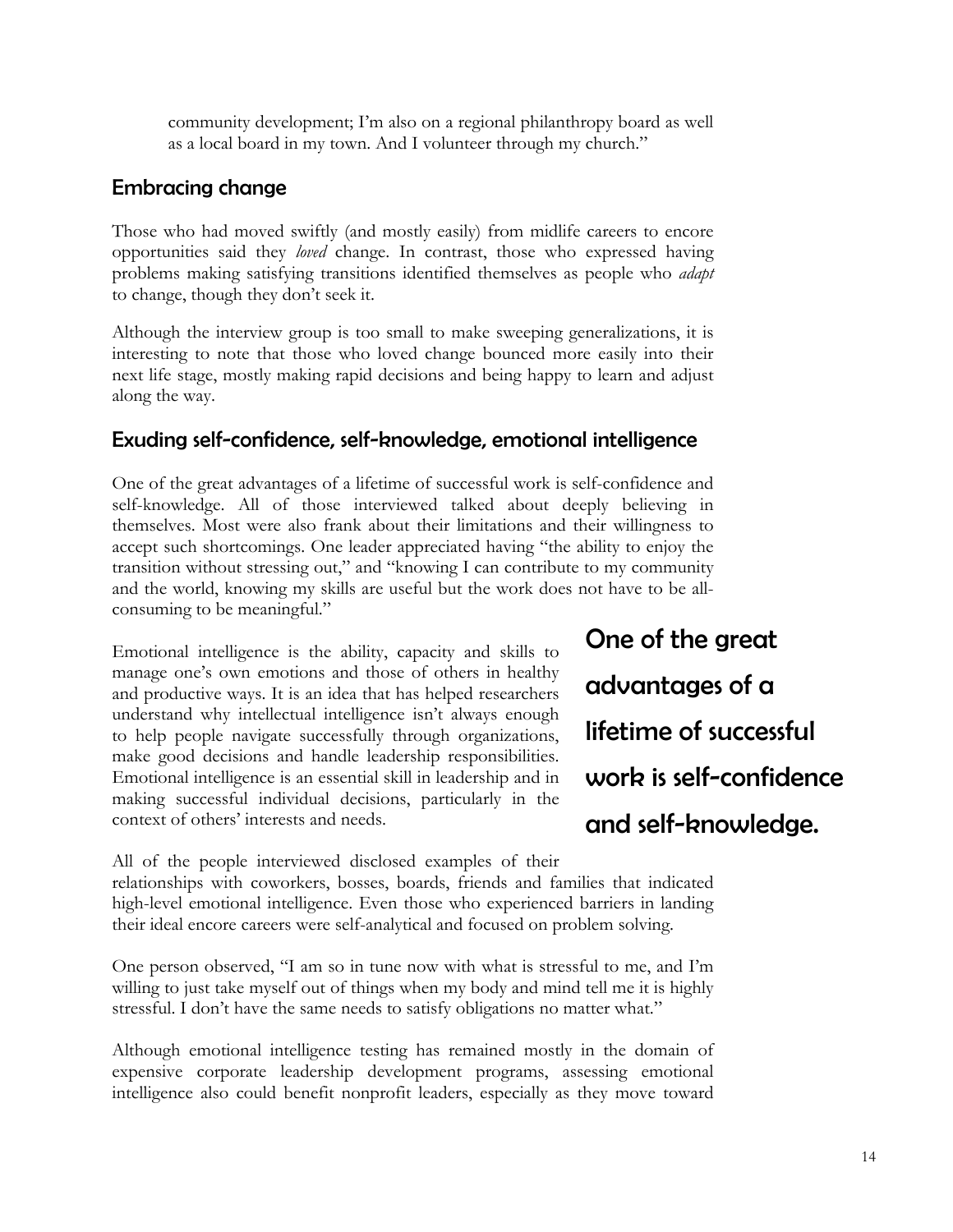more responsibility and as they approach retirement. Being aware of emotional intelligence could likely help people in transition make smarter decisions while helping others.

# THE UNEXPECTED

Most of the nonprofit leaders were surprised – some pleasantly and others negatively – by something unexpected during their transitions. In their own words:

#### Pleasant surprises

- "My energy has been so high. I thought I would be lucky to ride my bike around the neighborhood, but I find I have such a high energy level. I'm so happy to be in an encore career that is interesting, challenging and new and yet meets my values."
- Relinquishing the top role helped one interviewee to be a more generous leader: "I don't need to take credit for anything. … It's great to see other key people on the staff being out there and being visible. I don't have to be the one."
- One person who left a job with enormous management responsibilities noted that she was surprised to discover that satisfaction with work doesn't depend on the organization's size. "What matters and makes the difference is the mission and the fit of the mission to the person."
- "I'm surprised by how much I enjoy *not* working in the same way. It took a while to get away from the routine of working so intensely and being needed all the time. … For months I woke up every morning feeling like I had to do something constructive. But then I took the first encore job and it soon became high pressure. I quickly realized that was not what I wanted. So the second time I retired I was able to go deeper into finding other enjoyable things to do that are productive in very different ways than the productivity we associate with our jobs. Now my second encore job is a better balance."
- "I realize that I'm not interested in defending the status quo. I feel that I can take more risks. I will only take on encore opportunities in which I can be less constrained and restrained. I want to make change. President Obama has inspired me to want to serve my country and to pay back for the advantages I've had. I thought retirement would make me mellow, but instead I'm more determined than ever to make change."
- "I did not expect this stage of life to be so full and completely absorbing. I didn't expect to be so busy."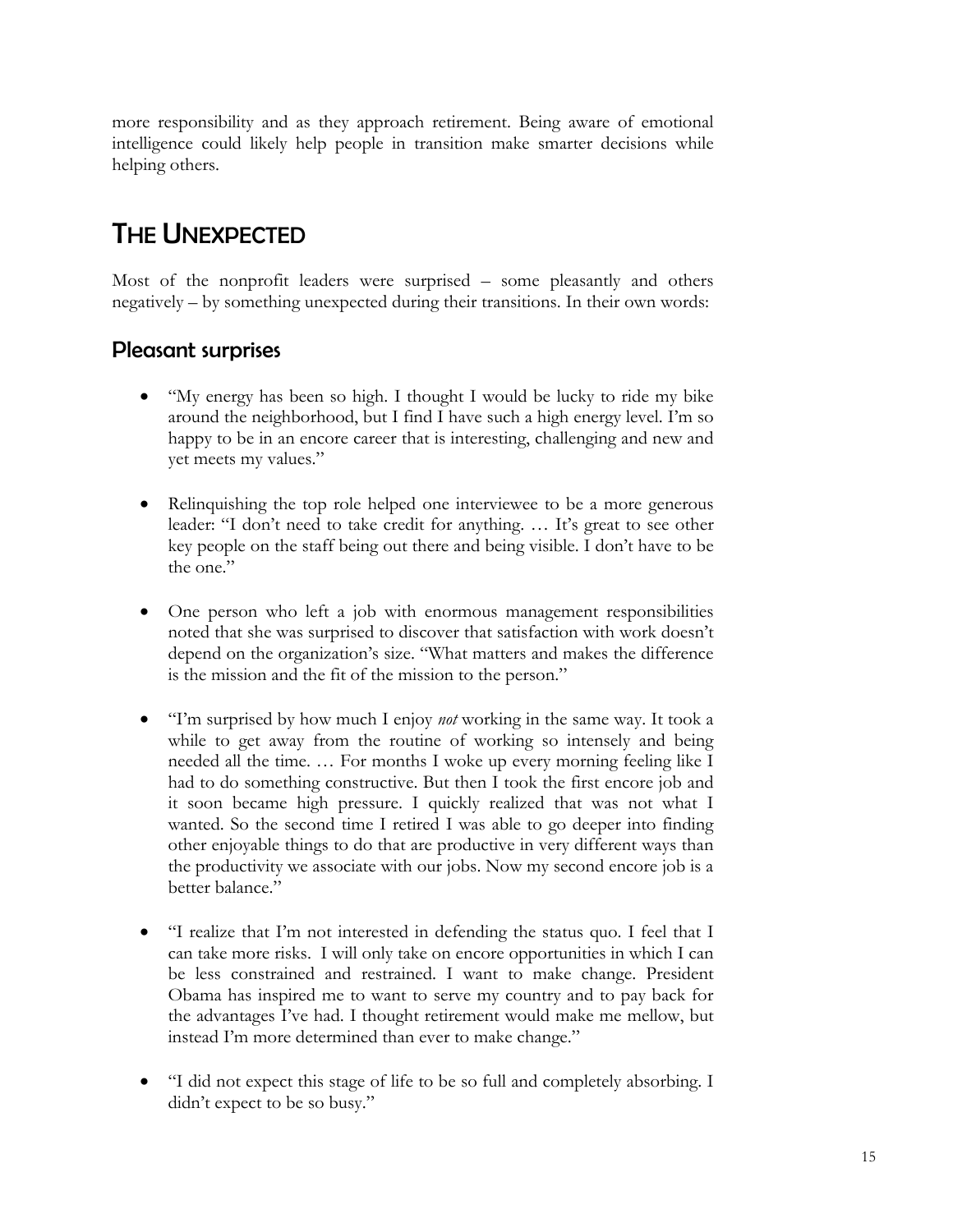#### Unsettling twists

- "How hard it has been! Two and a half years ago I had a title, lots of responsibilities, lots of recruiters calling me, lots of connections and perks in the community. I'm still the same person, but I feel that people look at me completely differently because I took early retirement (early 50s)."
- "I am taken aback by some of my own reactions. You can't wait until you are in a position where nobody is telling you where to be and when. But then you realize how much you have structured your life around your job. There have been a number of odd moments where I had to learn to say "no" without the excuse of my job. Now I have to find it in me to decide and to prioritize. Now I understand why my friends have said that they are busier in retirement than ever before. It has taken me a good year to really feel entitled to a different life."
- "The costs of living in retirement have been surprising. Maintaining insurance is more costly than expected, and other expenses are more – not less – than I had assumed about retirement. This means that I can't help others as much as I planned. My sense of independence is decreasing."

A few people were surprised by how difficult it has been to find the right encore opportunities. They assumed that their experience would be in demand and that they would know intuitively how to find the right encore work. Those who are limited by geography – rural areas or small cities where there are fewer and smaller institutions and limited flexible opportunities – have felt rejected for being overqualified. They sense that organization leaders can't believe that highly qualified professionals might want less responsibility and prestige.

The person who expressed the most concern about the journey was the former health administrator looking to create a new project or organization to meet the

needs of seniors in her community. She has looked for partner agencies who might welcome a new project. She said agency leaders appear to be overwhelmed and stretched thin by economic pressures, unable to spare time to think about innovation. At the

# A few people were surprised by how difficult it has been to find the right encore opportunities.

same time, her startup skills are untested, and she is unsure about "how to connect with the right people."

Another person said, "I'm willing to move, and I've applied for many jobs. But I don't even get an acknowledgement or don't get a call back if I call to inquire. This is so different from how I'm used to treating others." Another observed, "Some opportunities come to me without any effort. Yet other things that I think I want and am pursuing are challenging and elusive."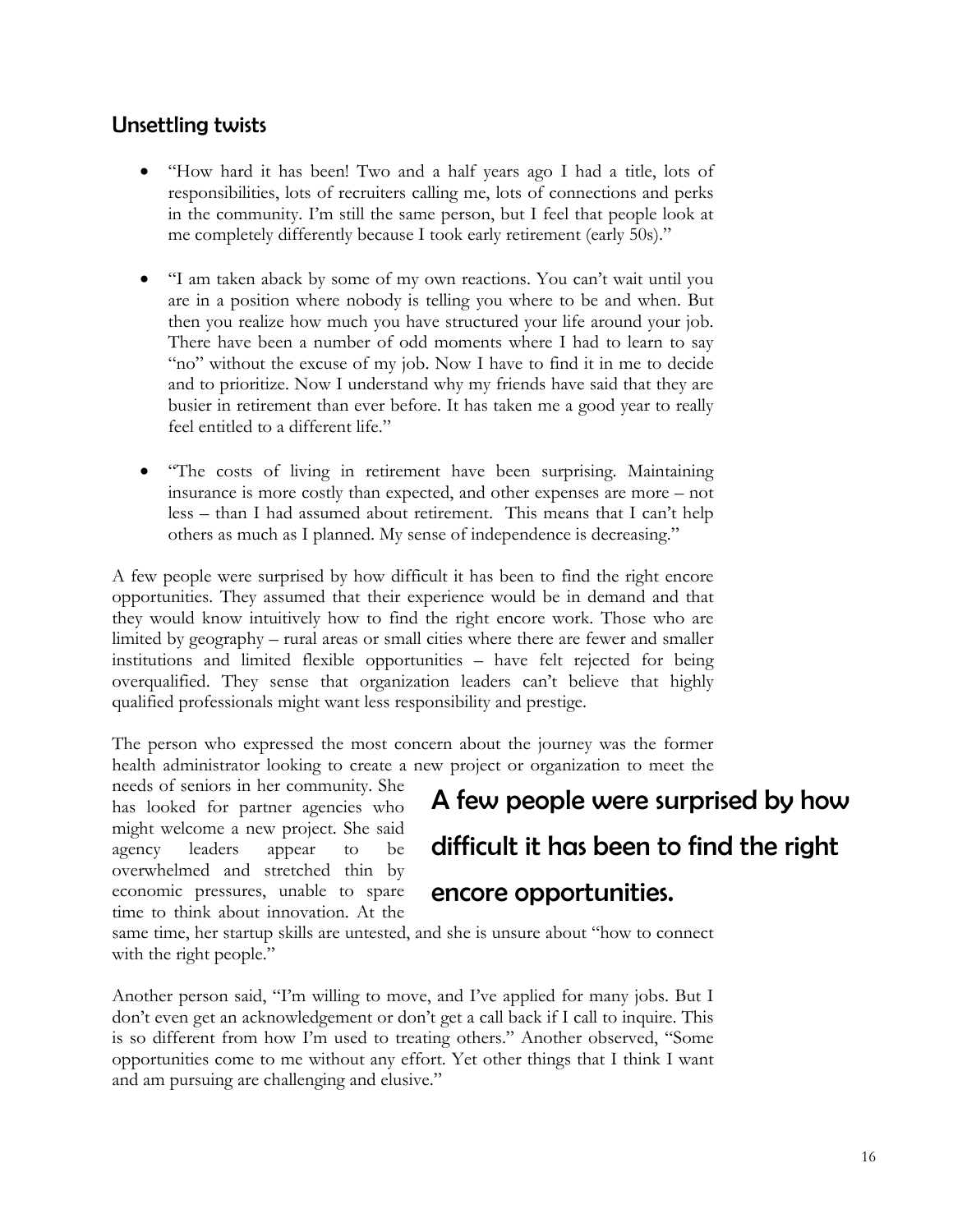A few of the former nonprofit leaders said they faced various limitations, including money, geography, scarcity of jobs, family responsibilities or even self-doubt about the transition.

# **ADVICE**

The leaders interviewed in this study were asked about how they would advise others contemplating an encore transition, either now or well into the future. Most everyone had the same advice. In their words:

#### Know yourself

- "Dig deep, and do the hard work of knowing who you really are and what brings you joy and then organize your retirement and encore career around those things. A deep connection to the meaning of the encore work is the most important thing if you want to feel satisfied … not just busy."
- "I was so surprised after I left my job to realize that I was my job, even though I had never felt that it was so dominant in my life. I had to really think about why I was doing the work … because it was there or because I truly loved it? Women in our culture are conditioned to serve others, and we are not encouraged to think about what we really want. I put myself through some rigorous self-examination. I tried the self-exam quizzes in [self-improvement guru] Barbara Sher's books. They were really hard for me. I couldn't wrap my head around the concept that I could admit what I liked. I found out that I was really out of touch with some very core things about who I am."

#### Start planning early

- "If you are still young, be very aware of what you like to do, whether it is your career now or not. Start rearranging your life and goals to match up to what you really love."
- "Early in your career, take advantage of every opportunity to learn and experience new things. Don't assume that what you know in your early working life is the same as what you will need to know in the future. Younger workers are likely to have multiple careers before they retire to an encore career. Don't underestimate formal and informal learning."
- Be clear about what you want to *be* in your second life … not just what you want to *do*. Don't just take the path of least resistance. Prepare better than I did, and be sure to think about the implications of your decision for other family members and logistics at home."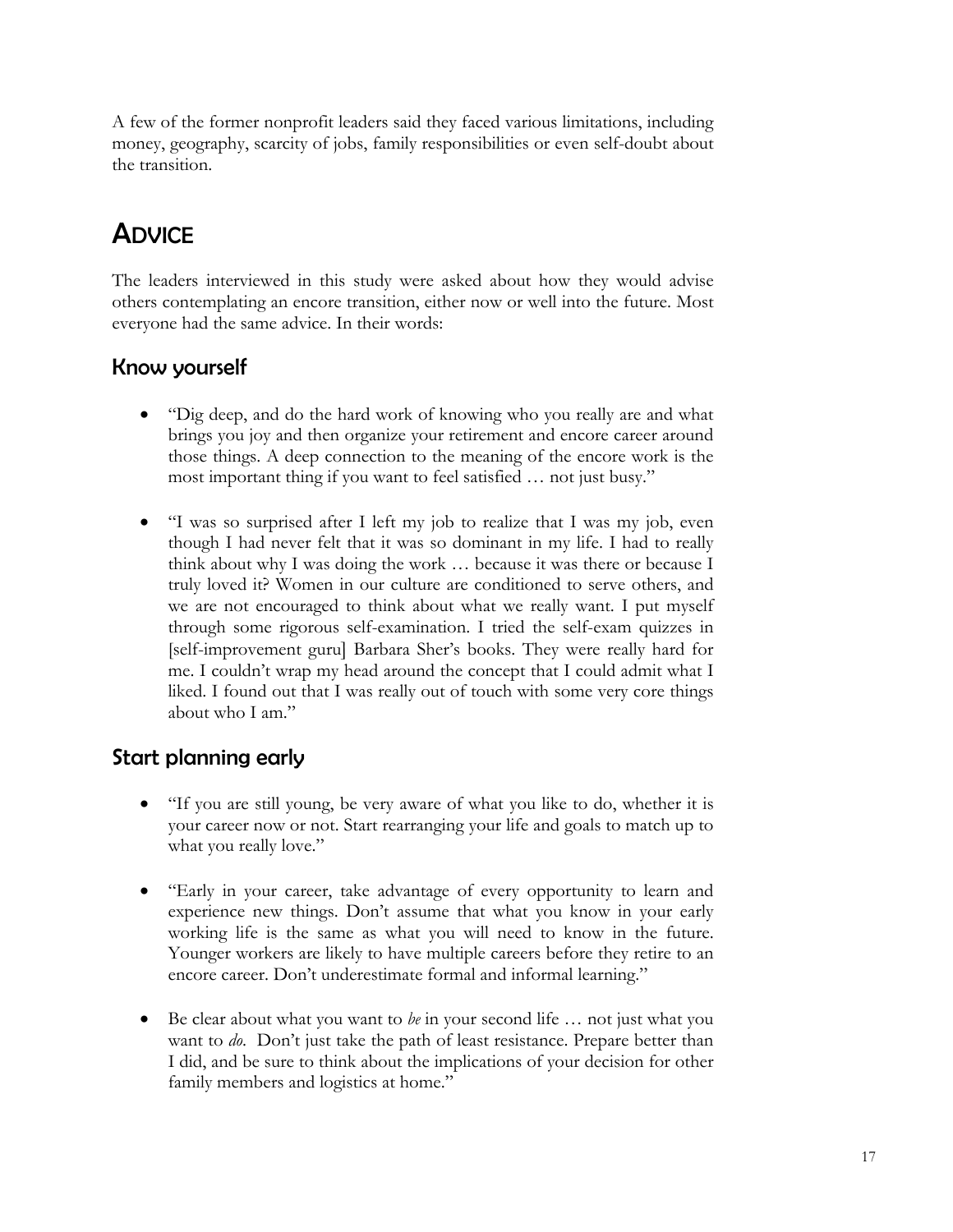"Make a strategic plan for your own retirement transition. That means researching, self-assessment, laying the groundwork for changes, prioritizing, having a transitional financial plan, setting priorities."

#### Assess your finances

The former nonprofit leaders said people should work for love not money, though they should be smart about money. In other words, take time to plan and save. One person advised:

"If you still have time, dig deep into your values and history, and discover what financial security means to you. And get serious about working toward it. Very few people – especially those in social sector jobs – will ever have large or secure pensions. It is up to you to figure out how to save so that you have flexibility and options later in life."

#### Build and sustain networks

The leaders suggested that people seeking encore careers should stay involved with the people and causes that matter to them. Most of those interviewed strongly advised that making time for serving others is centrally important to feeling happy and optimistic. They also advised staying involved in professional networks. As one interviewee said, "The more people you know, the more likely you will be able to build a good support structure for life changes."

#### Imagine

- "When searching for an encore career, don't rule out anything. Keep yourself open to opportunities, and don't define yourself too narrowly. Keep learning so that your comfort zone grows rather than shrinks."
- "The world is becoming a much smaller place, and you will likely need to know about and interact with other cultures. You will have opportunities to travel to or live in other places. Take advantage of this."
- "Make sure that life always includes space for creativity. Don't get burned out on the demands of the moment."
- "Trust the counterintuitive. Tolerate not knowing while you are figuring it out."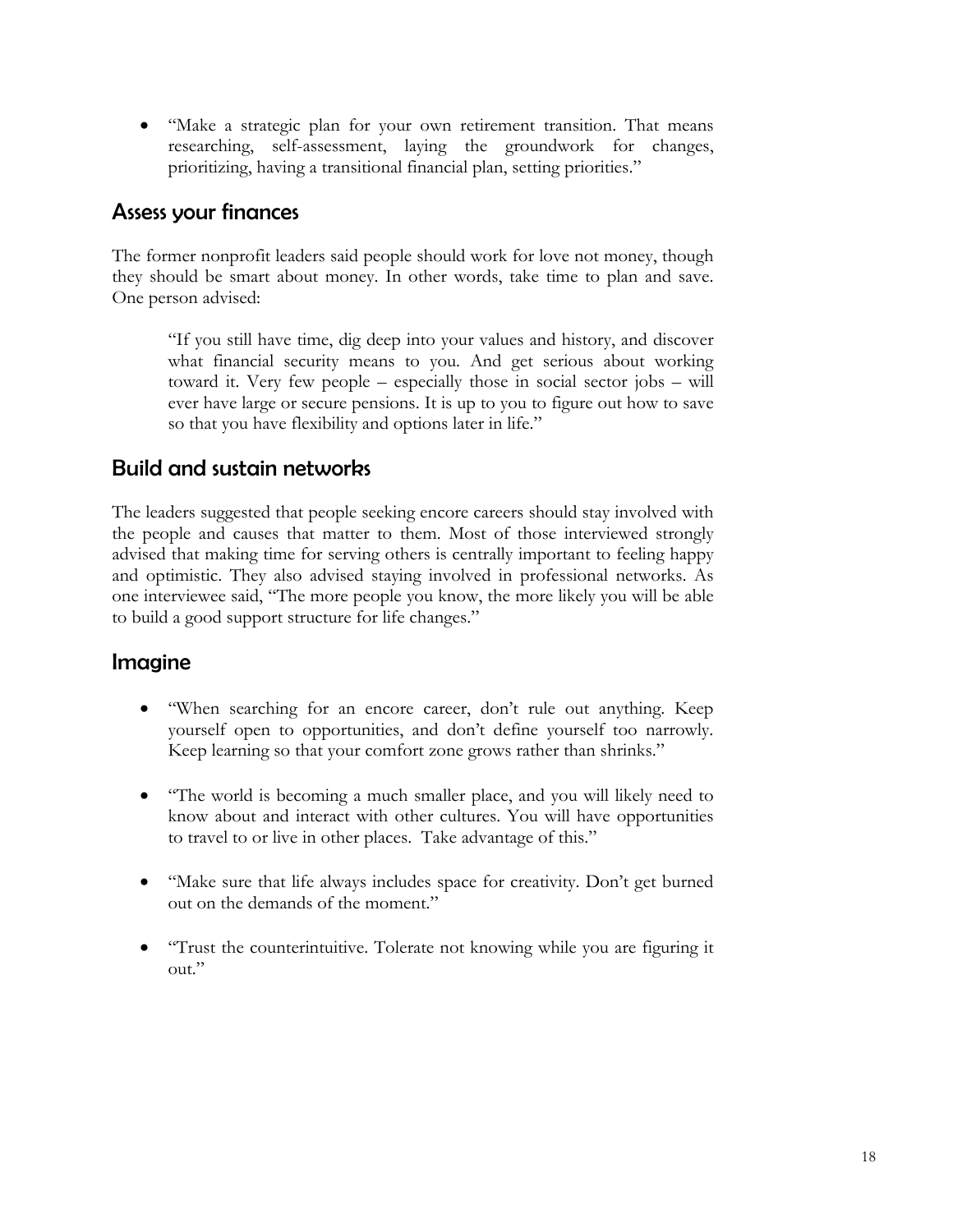#### Don't expect certainty or a straight path

Many of those in this study had multiple encore experiences and developed their ideas along the way. Anticipating that retirement and encore careers will evolve and raise numerous challenges is important, they said. Those who assume that there is a single, tranquil path in retirement are in danger of feeling confused, isolated and depressed, believing that they have personally failed to manage their own experiences. Finding ways to enjoy the journey and accept evolving opportunities are important to encore happiness, the leaders cautioned.

# CONCLUSION AND RECOMMENDATIONS

Boomers leaving their long-term nonprofit leadership positions and landing in encore careers are doing so mostly in an ad hoc way. The experiences of those in this study are reassuring, because each person is satisfied with the transitions he or she has made. And all of them have found personally meaningful ways to continue making the world a better place. But it shouldn't be so hard, or haphazard, to transition from one stage of work to the next.

These leaders offer guidance for nonprofit workers considering a transition to an encore career – both through their experiences and their explicit advice. Their stories underscore the need for a more systemic approach to helping others consider and move into a new stage of social impact work and to helping nonprofits understand how they – and the sector as a whole – can benefit from this talent.

Such a systemic approach for nonprofits would include:

- Developing life planning programs and materials to guide nonprofit workers leaving their organizations to other productive, social-purpose roles and incorporating those resources as part of succession planning
- Creating financial assistance and incentives to help in the transition; offering resources to inform nonprofit leaders seeking encore careers about available opportunities; and facilitating job placement
- Helping early career employees develop financial security to enable them to remain in social impact work
- Encouraging a new way of thinking about life span and how continuing to work for a good cause – rather than retiring outright – can be personally fulfilling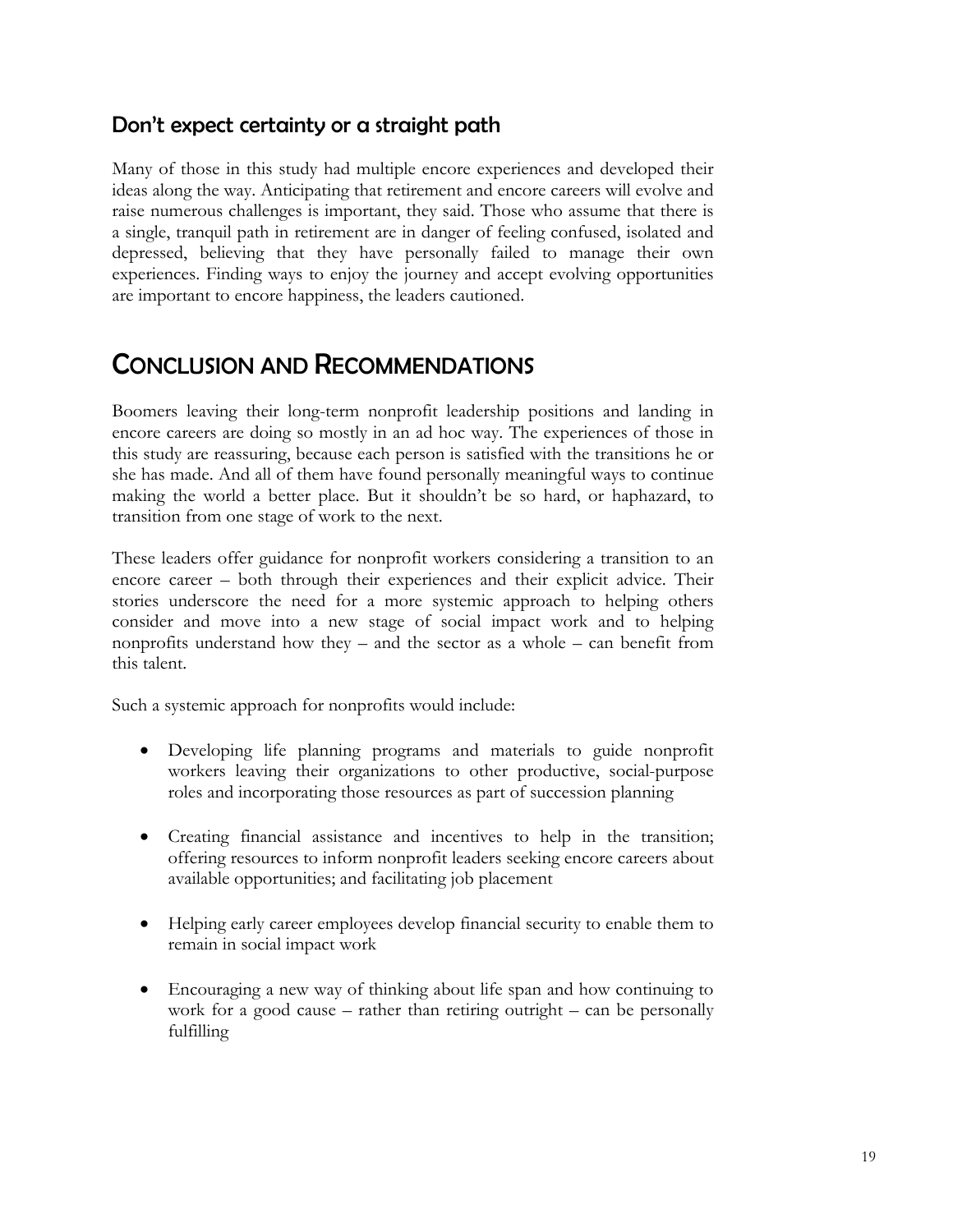As Jan Masaoka has suggested, grantmakers concerned about innovation and capacity in the nonprofit sector have a stake in implementing ways to enable successful transitions of nonprofit leaders to encore careers. The same is true of communities that want to strengthen nonprofits that serve vital needs and to harness the talent of the growing population of retiring boomers.

Ultimately this initial look at a small sample of nonprofit leaders shows how such professionals can be renewable resources for their communities and the social sector overall. Their experience and knowledge is valuable, and most have

substantial time to take on new roles and responsibilities. Organizations and communities that learn to nurture and support the encore careers of their nonprofit leaders stand to gain immeasurably. Even more important, they will help their experienced people remain in the work force while continuing to serve the public good.

Organizations and communities that learn to nurture and support the encore careers of their nonprofit leaders stand to gain immeasurably.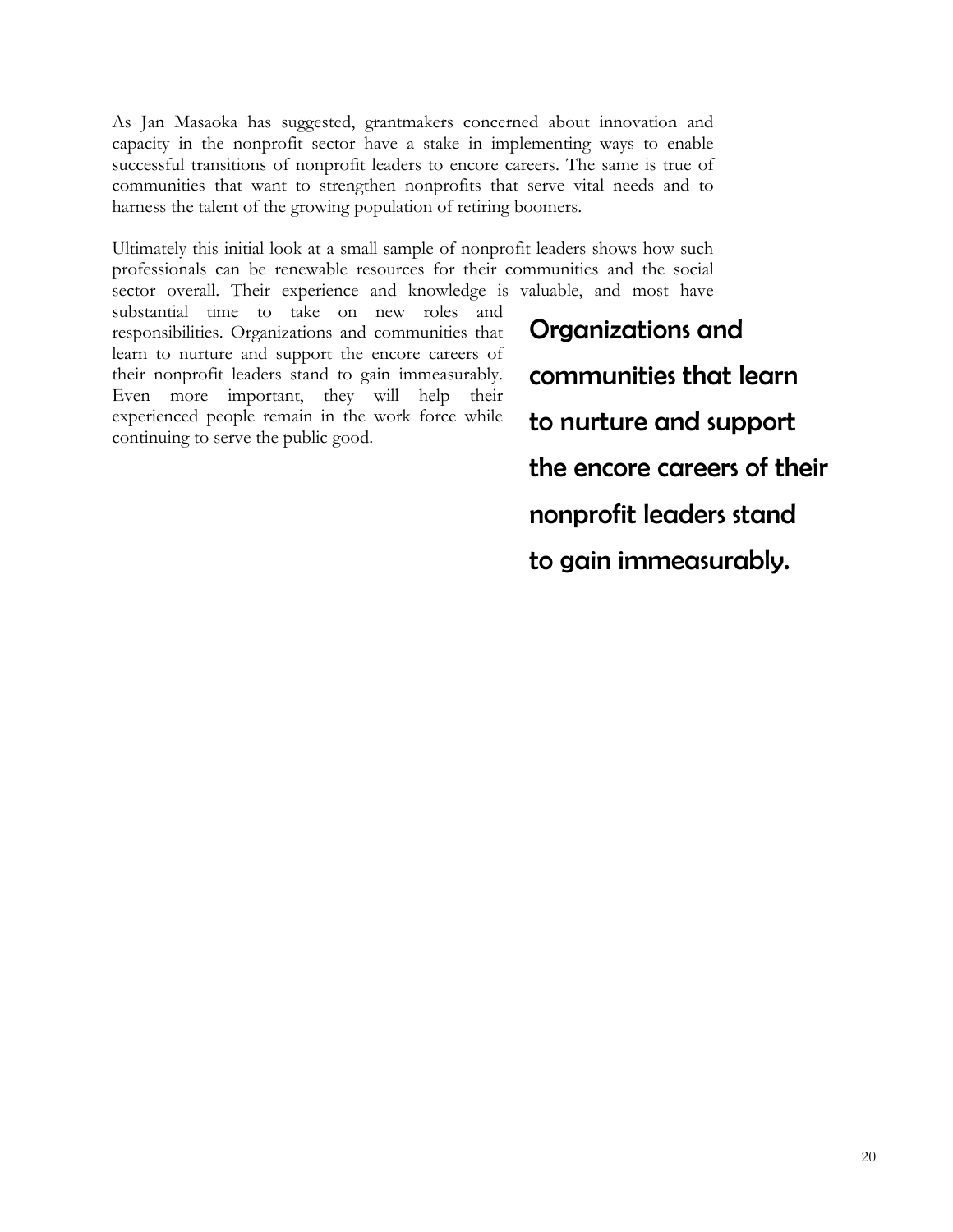# **RESOURCES**

#### **Books**

*Portfolio Life: The New Path to Work, Purpose, and Passion After 50*, by David Corbett and Richard Higgins

*Reworking Retirement: A Practical Guide for Seniors Returning to Work*, by Allyn I. Freeman and Robert E. Gorman

*Encore: Finding Work That Matters in the Second Half of Life*, by Marc Freedman

*Changing Course: Navigating Life after 50*, by William A. Sadler and James H. Krefft

*Supercharged Retirement: Ditch the Rocking Chair, Trash the Remote, and Do What You Love*, by Mary Lloyd

*Don't Retire, REWIRE! 5 Steps to Fulfilling Work That Fuels Your Passion, Suits Your Personality, and Fills Your Pocket*, by Jeri Sedlar and Rick Miners

*New Passages: Mapping Your Life Across Time*, by Gail Sheehy

#### Websites

AARP – Explores work trends for people 50 and older aarp.org/money/work

Cool Works – A guide to finding adventurous or seasonal work, including conservation jobs coolworks.com

Encore.org – A resource for people seeking encore careers encore.org

RetiredBrains – A resource that highlights post-retirement careers retiredbrains.com

Revolutionize Retirement – Lists workshops and retreats that explore life after retirement revolutionizeretirement.com

VolunteerMatch – A service that links people with volunteer opportunities volunteermatch.org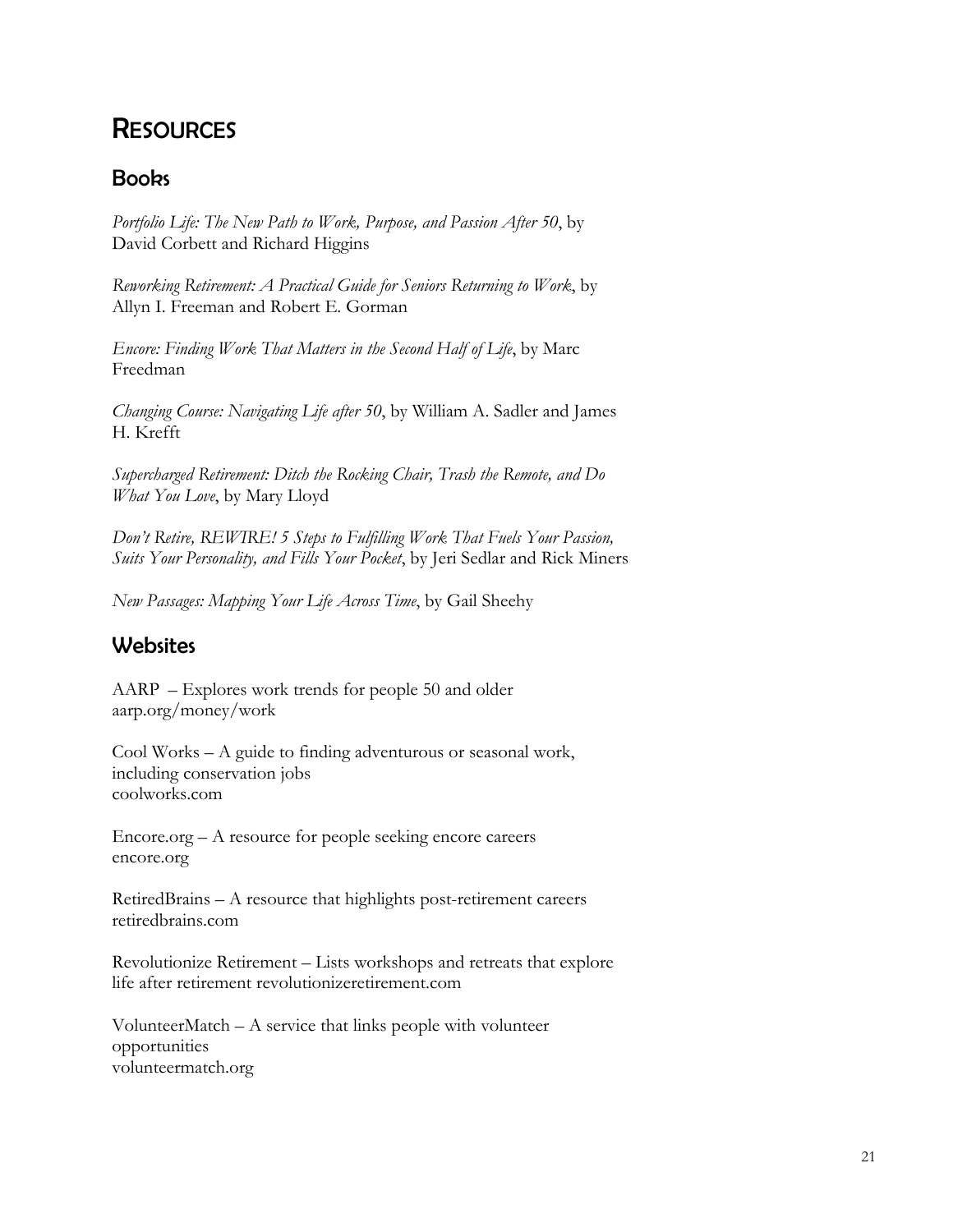#### <span id="page-21-0"></span> $\overline{a}$ **NOTES**

<sup>1</sup> MetLife Foundation/Civic Ventures Encore Career Survey (2008).

<sup>2</sup> *The Departing: Exiting Nonprofit Leaders as Resources for Social Change*, by Jan Masaoka, September 2007; Grantmakers for Effective Organizations.

<sup>3</sup> "A Table for Two: Founders and Successors in the Same Shop?" by Mark Leach, *The Nonprofit Quarterly,* Fall 2009.

4 The interviewees included three men and six women from different parts of the country whose primary careers had been in executive or senior management nonprofit roles. Eight are white and one is African-American. Most are in their 60s. One is in her 50s, and one is not yet 50. Seven were selected from respondents to an online (Civic Ventures website), open-source survey intended to identify nonprofit leaders in or looking for encore careers. One person was identified when his organization won an Encore Opportunity Award, sponsored by MetLife Foundation and Civic Ventures. One person was identified through personal networks.

<sup>5</sup> MetLife Foundation/Civic Ventures Encore Career Survey (2008).

<span id="page-21-1"></span><sup>6</sup> *Interim Executive Directors: The Power in the Middle*, by Tim Wolfred, 2005; The Evelyn and Walter Haas, Jr. Fund.